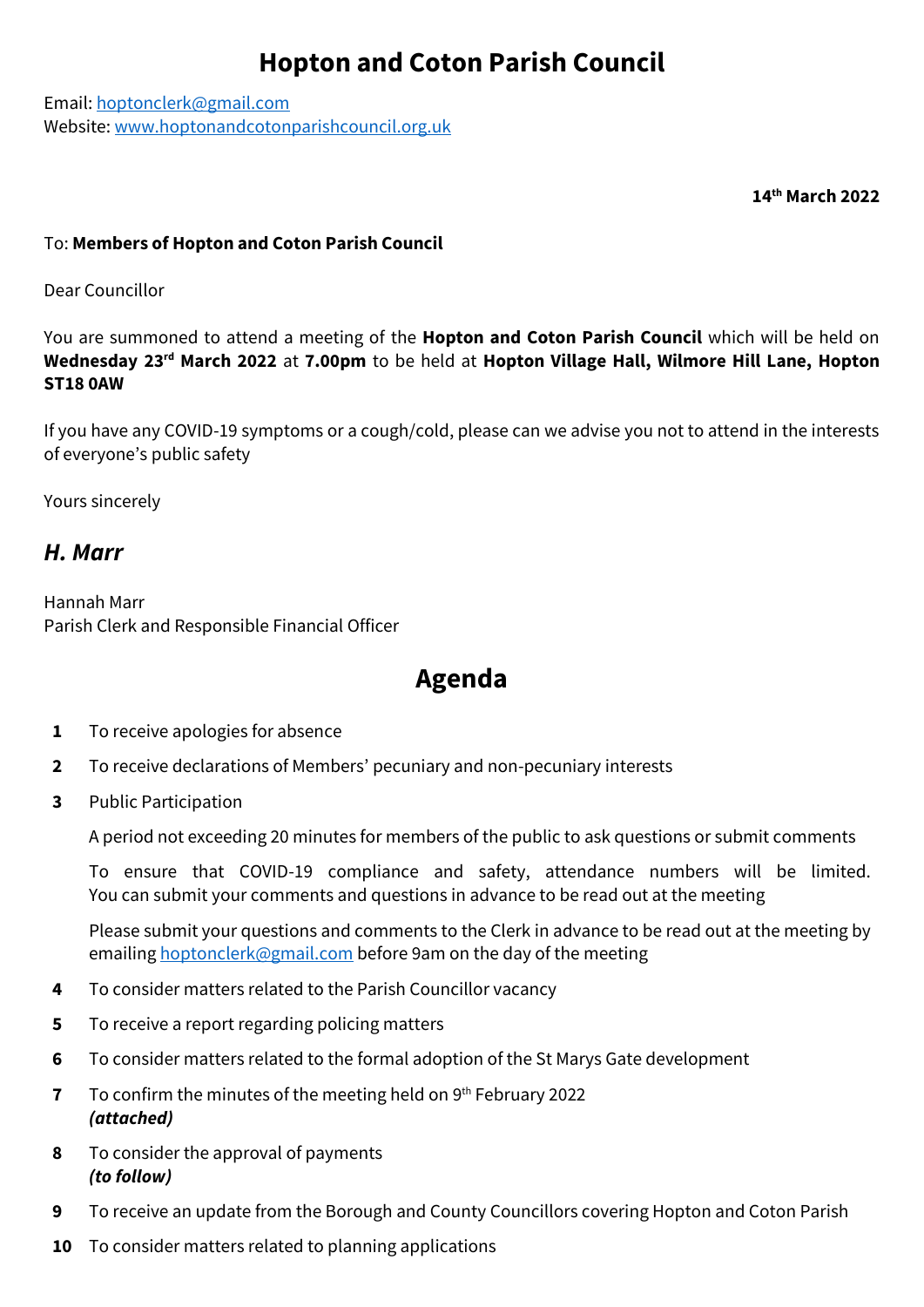- To consider matters related to undelivered Council materials
- To receive an update regarding discussions with HS2
- To consider matters related to recommendations from the Finance and Governance Committee
- To consider matters related to Hopton and Coton Village Hall
- To receive an update from the Employment and Grievance Committee
- To consider matters related to the Councils Communication Plan
- To consider matters related to Councillor email addresses
- To consider matters related to any urgent business needed to be carried out by the Parish Council
- It is recommended that Council considers a resolution under Section 1 of the Public Bodies (Admission to Meetings) Act 1960 to exclude the public and representatives of the press on the grounds that matters contain sensitive information and by reason of the confidential nature of the business being transacted
- To consider matters related to future projects and activities
- To consider matters related to HS2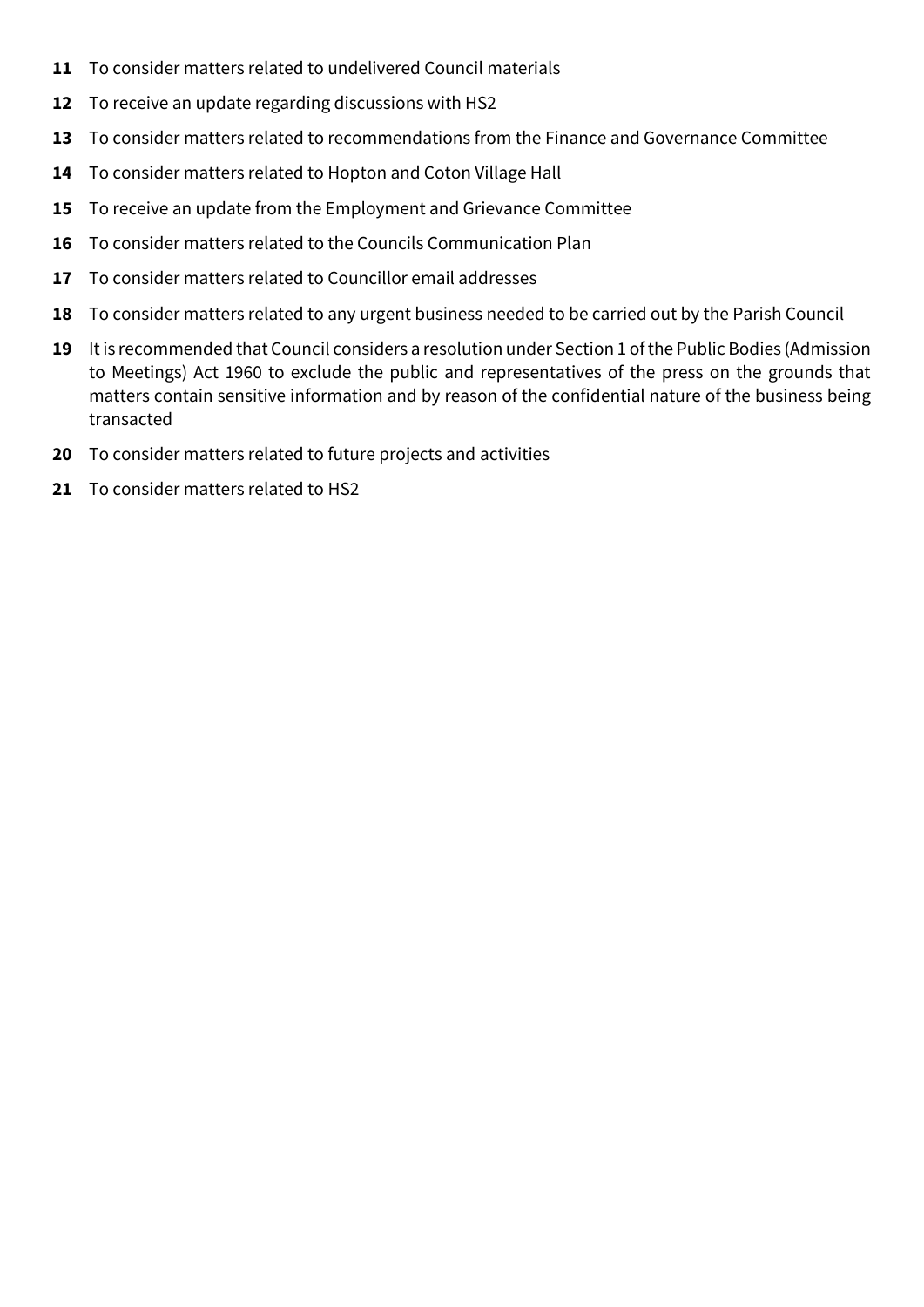Email: [hoptonclerk@gmail.com](mailto:hoptonclerk@gmail.com) Website[: www.hoptonandcotonparishcouncil.org.uk](http://www.hoptonand/)

## Minutes of the Meeting held on Wednesday 9th February 2022

In the absence of the Chair, Members resolved that Councillor Steve Spennewyn be elected to Chair the meeting

A period of ten minutes was held before the meeting to allow Members of the public to raise questions or make comments on items on the Agenda

Two residents raised a query regarding the adoption of the St Mary's Gate development and when this is likely to take place

A resident passed on their positive feedback regarding the Councils new website and requested an update relating to HS2

21/347 Present:-

Councillors Lewis Brindley, June Brown-Bullivant, Paul Lamond, Steve Spennewyn and David Stubbs

In Attendance:- Hannah Marr (Clerk)

21/348 To receive apologies

Apologies were received from Councillors Paul Gilbert

Members were informed that John Rogers has submitted his resignation as Parish Councillor

21/349 To receive declarations of Members' interests

Councillor Paul Lamond declared an interest relating to matters discussed at the Finance and Governance Committee which took place relating to Beacon Farm

21/350 To confirm the minutes of the meeting held on  $12<sup>th</sup>$  January 2022

Members resolved to approve the minutes of the meeting held on 12<sup>th</sup> January 2022

21/351 To consider the Councils Year to Date financial position

Members noted the Councils Year to Date financial position

21/352 To consider the approval of payments

It was *resolved* to approval payments totalling:-

- Net: £2,751.38
- Gross: £2,751.38
- Income: £2,039.47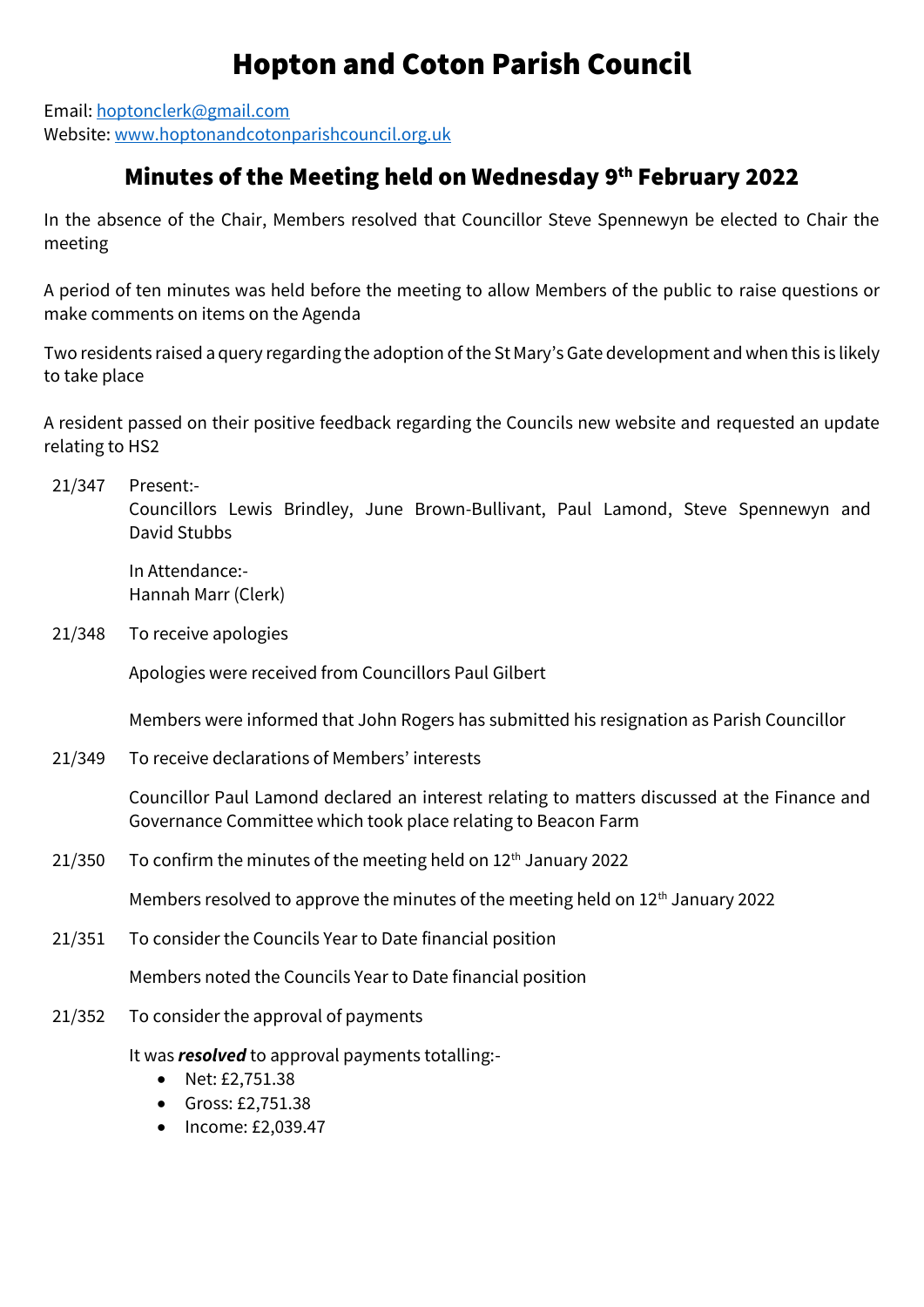21/353 To receive an update report from the Borough and County Councillors covering the Hopton and Coton Parish

Councillor John Francis provided an update relating to Staffordshire County Council

Councillor Beatty submitted a report on behalf of Stafford Borough Council

21/354 To consider matters relating to local policing matters

Due to operational commitments the PCSOs were unable to attend

- 21/355 To consider matters related to planning There were no matters related to planning discussed
- 21/356 To consider recommendations made by the Finance and Governance Committee Councillor Spennewyn provided an update

It was *resolved* to allocate £240.00 to Beacon Farm Management Limited towards public signage

21/357 To consider matters related to undelivered Council materials

It was *resolved* to defer this item to a future meeting

21/358 To consider matters related to the Council Communication Plan

Councillor Spennewyn provided an update

21/359 To consider matters related the Neighbourhood Plan

Councillors Spennewyn and Lamond provided an update regarding recent discussions with Stafford Borough Council relating to the Neighbourhood Plan

21/360 To receive an update regarding discussions with HS2

Councillors Spennewyn, Stubbs and Lamond provided an update regarding recent discussions with HS2

21/361 To note the date of the Employment Committee meeting as  $23<sup>rd</sup>$  February 2022

The date was noted and it was *resolved* to add Councillors Brown-Bullivant and Stubbs to the Committee

21/362 To receive an introduction from Members of the Village Hall Committee

Councillor Lamond introduced Members of the Village Hall Committee

21/363 It is recommended that Council considers a resolution under Section 1 of the Public Bodies (Admission to Meetings) Act 1960 to exclude the public and representatives of the press from the meeting during the discussion of the next item on the grounds that matters contain sensitive information and by reason of the confidential nature of the business being transacted

Members resolved to exclude the public and representatives of the press from the meeting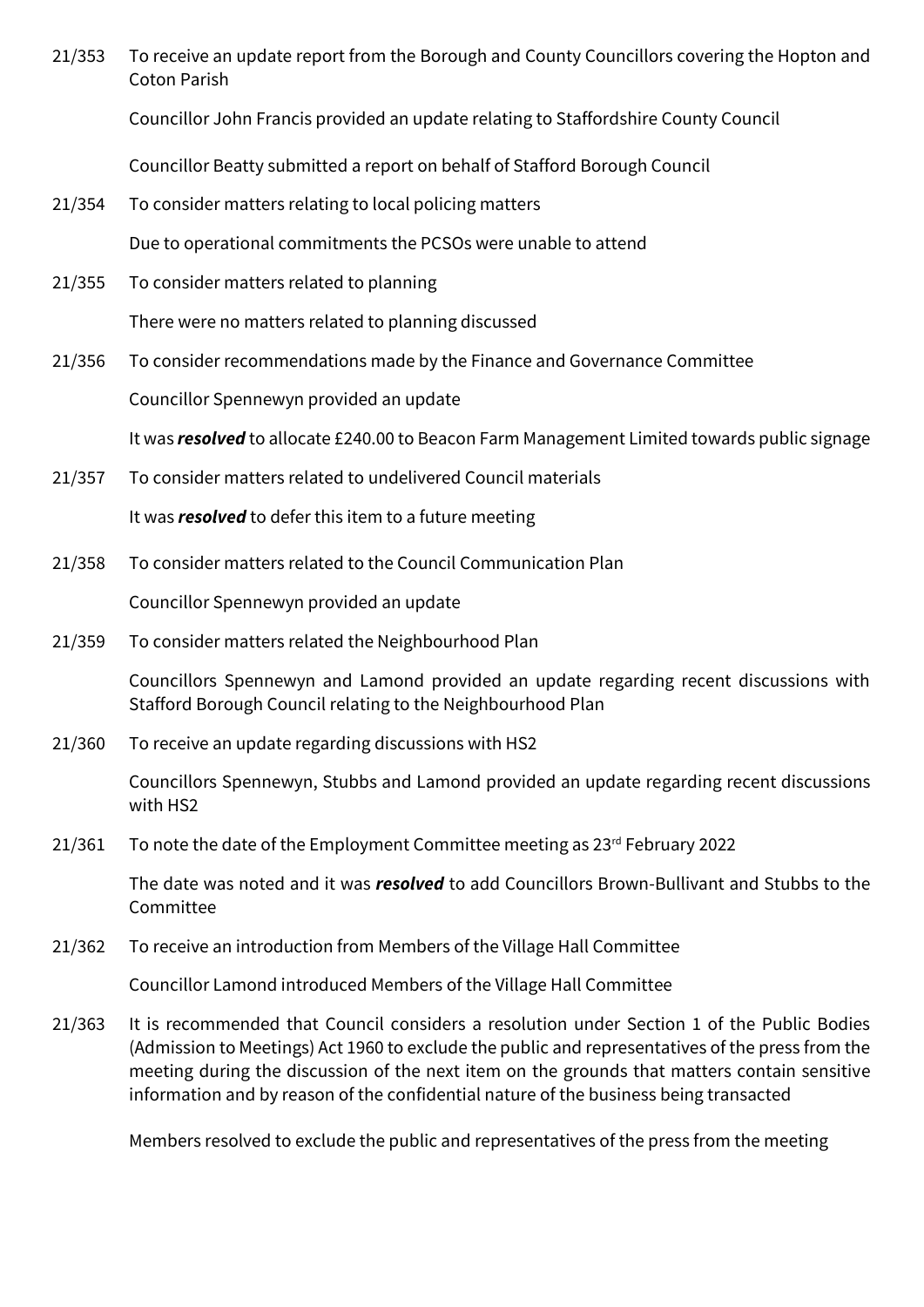## 21/364 To consider matters related to Hopton and Coton Village Hall

Councillor Lamond provided an update relating to Hopton and Coton Village Hall

It was resolved to delegate funds from the Village Hall account to the Parish Clerk, in liaison with Councillor Lamond the Village Hall Committee Chair, for use to implement necessary and urgent works needed to be carried out to ensure that Hopton and Coton Village Hall is compliant with current legislation and best practice

## **The meeting closed at 8.47pm**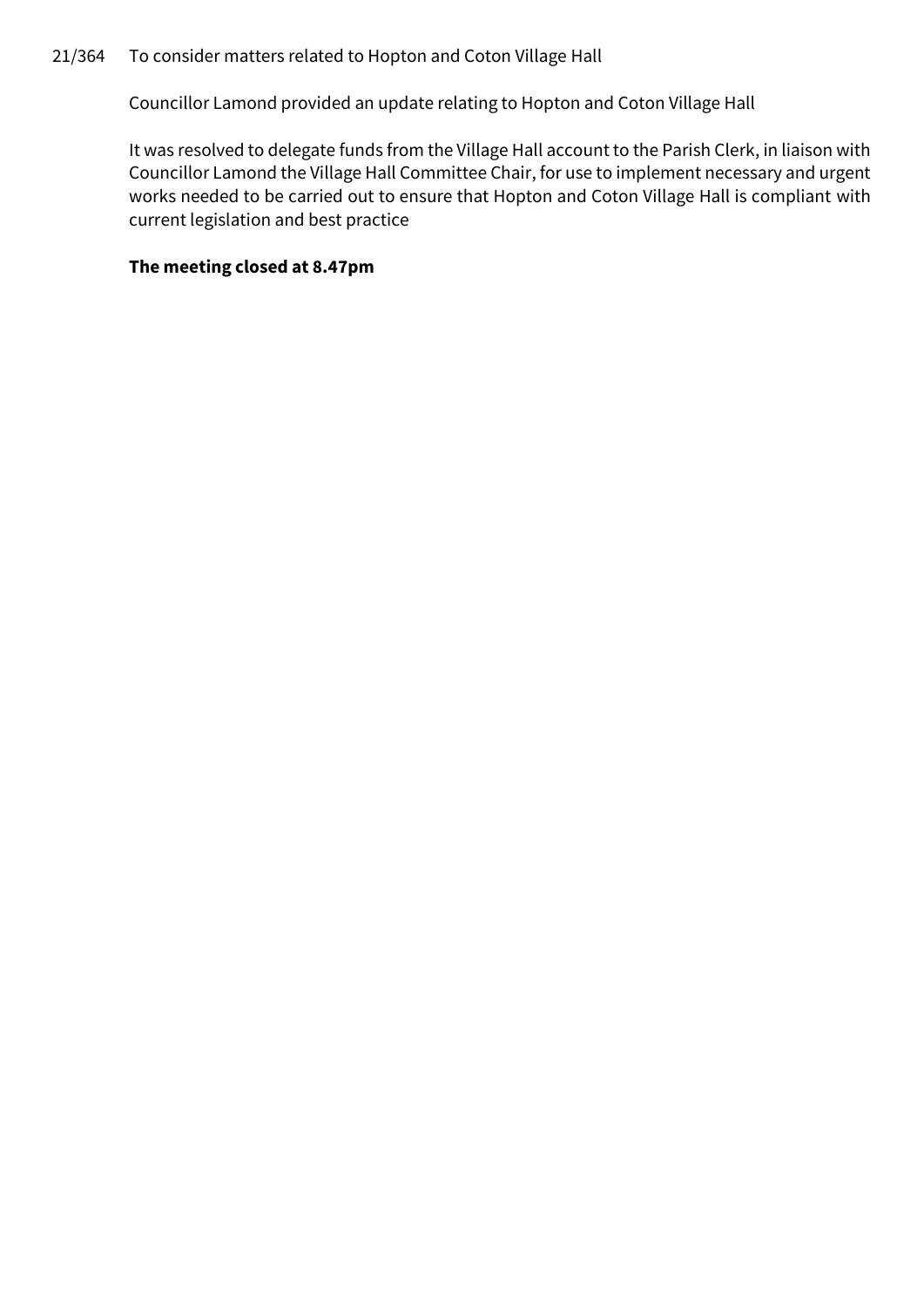#### **Hopton and Coton Parish Council Listing of Payments in each Code for All Cost Centres (Between 01-04-2021 and 15-03-2022)**

**Cost Centre Administration**

| <b>Code Number</b> |              | 15 Audit Fees |                         |           |                            |                           |                             |             |            |         |              |
|--------------------|--------------|---------------|-------------------------|-----------|----------------------------|---------------------------|-----------------------------|-------------|------------|---------|--------------|
| Vchr.              | Date         | <b>Minute</b> | Bank                    | Cheq. No. | <b>Description</b>         | <b>Supplier</b>           |                             | Vat Type    | <b>Net</b> | Vat     | <b>Total</b> |
| 11                 | 05/05/2021   |               | <b>Current Account</b>  | 877/9     | <b>Internal Audit Fees</b> | <b>Topliss Associates</b> |                             | S           | 120.00     | 24.00   | 144.00       |
| 14                 | 05/05/2021   |               | <b>Current Account</b>  | 874 / 12  | <b>External Audit Fees</b> | Mazaars                   |                             | S           | 200.00     | 40.00   | 240.00       |
| 44                 | 23/08/2021   |               | <b>Current Account</b>  | 902 / 36  | <b>External Audit Fees</b> | Mazaars                   |                             | S           | 300.00     | 60.00   | 360.00       |
|                    |              |               |                         |           |                            | Subtotal for Code:        | <b>Audit Fees</b>           |             | £620.00    | £124.00 | £744.00      |
| <b>Code Number</b> |              |               | 4 Broadband/Telephone   |           |                            |                           |                             |             |            |         |              |
| Vchr.              | Date         | Minute        | Bank                    | Cheq. No. | <b>Description</b>         | <b>Supplier</b>           |                             | Vat Type    | <b>Net</b> | Vat     | <b>Total</b> |
| 5                  | 07/04/2021   |               | <b>Current Account</b>  | 870/3     | Clerk                      | Virgin Media              |                             | S           | 26.20      | 5.24    | 31.44        |
| 13                 | 05/05/2021   |               | <b>Current Account</b>  | 875 / 11  | Telephone/Broadband        | Virgin Media              |                             | S           | 29.12      | 5.82    | 34.94        |
| 19                 | 04/06/2021   |               | <b>Current Account</b>  | 882 / 17  | Telephone/Broadband        | Virgin Media              |                             | S           | 29.12      | 5.82    | 34.94        |
| 24                 | 07/07/2021   |               | <b>Current Account</b>  | 891 / 22  | Telephone/Broadband        | Virgin Media              |                             | S           | 29.12      | 5.82    | 34.94        |
| 135                | 14/12/2021   |               | <b>Current Account</b>  | 84        | Telephone/Broadband        | Sky                       |                             | Е           | 6.00       |         | 6.00         |
| 136                | 13/01/2022   |               | <b>Current Account</b>  | 85        | Telephone/Broadband        | Sky                       |                             | Ε           | 6.00       |         | 6.00         |
| 138                | 16/02/2022   |               | <b>Current Account</b>  |           | Mobile Phone               | Sky                       |                             | Z           | 6.00       |         | 6.00         |
|                    |              |               |                         |           |                            | Subtotal for Code:        | Broadband/Telephone         |             | £131.56    | £22.70  | £154.26      |
| <b>Code Number</b> |              |               | 7 Councillor Training   |           |                            |                           |                             |             |            |         |              |
| Vchr.              | Date         | <b>Minute</b> | <b>Bank</b>             | Cheq. No. | <b>Description</b>         | <b>Supplier</b>           |                             | Vat Type    | Net        | Vat     | <b>Total</b> |
|                    | 6 07/04/2021 |               | <b>Current Account</b>  | 868 / 4   | <b>Councillor Training</b> | <b>SPCA</b>               |                             | E           | 25.00      |         | 25.00        |
| 20                 | 04/06/2021   |               | <b>Current Account</b>  | 881 / 18  | <b>Councillor Training</b> | <b>SPCA</b>               |                             | E           | 50.00      |         | 50.00        |
| 27                 | 07/07/2021   |               | <b>Current Account</b>  | 888 / 25  | <b>Councillor Training</b> | <b>SPCA</b>               |                             | E           | 30.00      |         | 30.00        |
| 52                 | 16/09/2021   |               | <b>Current Account</b>  | 909/43    | <b>Councillor Training</b> | <b>SPCA</b>               |                             | Е           | 30.00      |         | 30.00        |
| 64                 | 01/11/2021   |               | <b>Current Account</b>  | 918/52    | <b>Councillor Training</b> | <b>SPCA</b>               |                             | Е           | 30.00      |         | 30.00        |
| 65                 | 03/11/2021   |               | <b>Current Account</b>  | 924/58    | <b>Councillor Training</b> | <b>SPCA</b>               |                             | Ε           | 30.00      |         | 30.00        |
| 82                 | 15/09/2021   |               | <b>Current Account</b>  | 935/68    | <b>Councillor Training</b> | <b>SPCA</b>               |                             | $\mathsf E$ | 30.00      |         | 30.00        |
| 83                 | 12/11/2021   |               | <b>Current Account</b>  | 936 / 69  | <b>Councillor Training</b> | <b>SPCA</b>               |                             | Ε           | 25.00      |         | 25.00        |
| 84                 | 18/11/2021   |               | <b>Current Account</b>  | 937 / 70  | <b>Councillor Training</b> | <b>SPCA</b>               |                             | Е           | 30.00      |         | 30.00        |
|                    |              |               |                         |           |                            | Subtotal for Code:        | <b>Councillor Training</b>  |             | £280.00    |         | £280.00      |
| <b>Code Number</b> |              |               | 26 Credit Card Payments |           |                            |                           |                             |             |            |         |              |
| Vchr.              | <b>Date</b>  | Minute        | Bank                    | Cheq. No. | <b>Description</b>         | <b>Supplier</b>           |                             | Vat Type    | <b>Net</b> | Vat     | <b>Total</b> |
| 120                | 07/06/2021   |               | <b>Current Account</b>  |           | <b>Credit Card Payment</b> | <b>NatWest</b>            |                             | Е           | 39.24      |         | 39.24        |
| 121                | 07/07/2021   |               | <b>Current Account</b>  |           | <b>Credit Card Payment</b> | NatWest                   |                             | Е           | 218.53     |         | 218.53       |
| 122                | 06/08/2021   |               | <b>Current Account</b>  |           | <b>Credit Card Payment</b> | NatWest                   |                             | Е           | 24.99      |         | 24.99        |
| 123                | 06/09/2021   |               | <b>Current Account</b>  |           | <b>Credit Card Payment</b> | NatWest                   |                             | Ε           | 67.96      |         | 67.96        |
| 124                | 07/10/2021   |               | <b>Current Account</b>  |           | <b>Credit Card Payment</b> | NatWest                   |                             | Ε           | 72.38      |         | 72.38        |
| 125                | 08/11/2021   |               | <b>Current Account</b>  |           | <b>Credit Card Payment</b> | NatWest                   |                             | Е           | 203.10     |         | 203.10       |
|                    |              |               |                         |           |                            | Subtotal for Code:        | <b>Credit Card Payments</b> |             | £626.20    |         | £626.20      |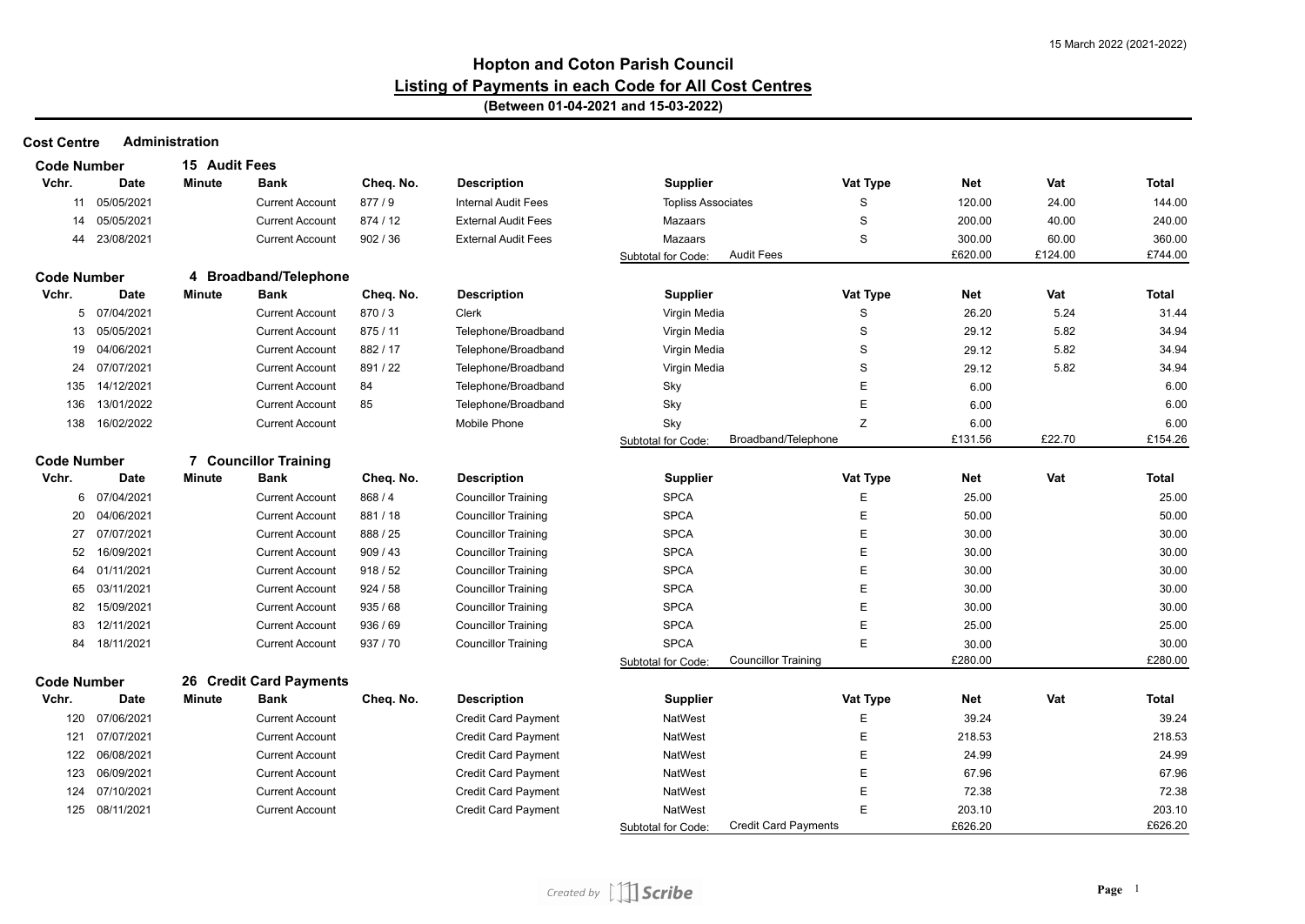| <b>Code Number</b> |               |               | 20 Employee Mileage              |           |                            |                       |                                 |          |            |         |              |
|--------------------|---------------|---------------|----------------------------------|-----------|----------------------------|-----------------------|---------------------------------|----------|------------|---------|--------------|
| Vchr.              | <b>Date</b>   | <b>Minute</b> | Bank                             | Cheq. No. | <b>Description</b>         | <b>Supplier</b>       |                                 | Vat Type | Net        | Vat     | <b>Total</b> |
| 35                 | 11/08/2021    |               | <b>Current Account</b>           | 896 / 30  | <b>Employee Mileage</b>    | Locum                 |                                 | Е        | 39.60      |         | 39.60        |
| 40                 | 08/09/2021    |               | <b>Current Account</b>           | 901 / 35  | Employee Mileage           | Locum                 |                                 | E        | 98.55      |         | 98.55        |
| 48                 | 13/10/2021    |               | <b>Current Account</b>           | 912/46    | Employee Mileage           | Clerk                 |                                 | E        | 56.70      |         | 56.70        |
| 137                | 08/01/2022    |               | <b>Current Account</b>           | 82        | <b>Employee Mileage</b>    | Clerk                 |                                 | E        | 198.45     |         | 198.45       |
| 140                | 04/02/2022    |               | <b>Current Account</b>           | 95        | <b>Employee Mileage</b>    | Clerk                 |                                 | E        | 42.30      |         | 42.30        |
|                    |               |               |                                  |           |                            | Subtotal for Code:    | <b>Employee Mileage</b>         |          | £435.60    |         | £435.60      |
| <b>Code Number</b> |               |               | 6 Employee Training              |           |                            |                       |                                 |          |            |         |              |
| Vchr.              | Date          | Minute        | Bank                             | Cheq. No. | <b>Description</b>         | <b>Supplier</b>       |                                 | Vat Type | Net        | Vat     | Total        |
| 8                  | 07/04/2021    |               | <b>Current Account</b>           | 867       | <b>Employee Training</b>   | <b>SPCA</b>           |                                 | E        | 30.00      |         | 30.00        |
|                    |               |               |                                  |           |                            | Subtotal for Code:    | <b>Employee Training</b>        |          | £30.00     |         | £30.00       |
| <b>Code Number</b> |               |               | 9 Equipment Purchase/Hire/Repair |           |                            |                       |                                 |          |            |         |              |
| Vchr.              | Date          | Minute        | Bank                             | Cheq. No. | <b>Description</b>         | Supplier              |                                 | Vat Type | Net        | Vat     | Total        |
| 34                 | 11/08/2021    |               | <b>Current Account</b>           | 896 / 30  | <b>Computer Software</b>   | Locum                 |                                 | E        | 13.50      |         | 13.50        |
| 60                 | 01/11/2021    |               | <b>Current Account</b>           | 919/53    | Mobile Phone               | Wowcher               |                                 | E        | 109.99     |         | 109.99       |
| 72                 | 01/11/2021    |               | <b>Current Account</b>           | 943/50    | Clerks Laptop and Software |                       | <b>NGL Technology Limited</b>   | S        | 732.80     | 146.56  | 879.36       |
| 77                 | 16/12/2021    |               | <b>Current Account</b>           | 948 / 79  | Printer                    | Currys                |                                 | Е        | 64.99      |         | 64.99        |
| 139                | 04/02/2022    |               | <b>Current Account</b>           | 95        | Noticeboard Keys           | Timpsons              |                                 | Ζ        | 13.50      |         | 13.50        |
|                    |               |               |                                  |           |                            | Subtotal for Code:    | Equipment Purchase/Hire/Rep     |          | £934.78    | £146.56 | £1,081.34    |
| <b>Code Number</b> |               | 25 Insurance  |                                  |           |                            |                       |                                 |          |            |         |              |
| Vchr.              | Date          | Minute        | Bank                             | Cheq. No. | <b>Description</b>         | <b>Supplier</b>       |                                 | Vat Type | Net        | Vat     | <b>Total</b> |
| 59                 | 27/10/2021    |               | <b>Current Account</b>           | 914/48    | Insurance                  | Gallagher             |                                 | E        | 344.74     |         | 344.74       |
|                    |               |               |                                  |           |                            | Subtotal for Code:    | Insurance                       |          | £344.74    |         | £344.74      |
| <b>Code Number</b> |               | 16 Legal Fees |                                  |           |                            |                       |                                 |          |            |         |              |
| Vchr.              | Date          | Minute        | Bank                             | Cheq. No. | <b>Description</b>         | <b>Supplier</b>       |                                 | Vat Type | <b>Net</b> | Vat     | <b>Total</b> |
|                    | 54 21/09/2021 |               | <b>Current Account</b>           | 911/45    | Village Hall Lease         | <b>Wellers Hedley</b> |                                 | S        | 1,012.00   | 202.40  | 1,214.40     |
|                    |               |               |                                  |           |                            | Subtotal for Code:    | Legal Fees                      |          | £1,012.00  | £202.40 | £1,214.40    |
| <b>Code Number</b> |               |               | 10 Members Costs                 |           |                            |                       |                                 |          |            |         |              |
| Vchr.              | <b>Date</b>   | Minute        | <b>Bank</b>                      | Cheq. No. | <b>Description</b>         | <b>Supplier</b>       |                                 | Vat Type | Net        | Vat     | <b>Total</b> |
| 53                 | 14/09/2021    |               | <b>Current Account</b>           | 910/44    | <b>Councillor Training</b> | <b>SPCA</b>           |                                 | E        | 9.50       |         | 9.50         |
|                    | 73 20/12/2021 |               | <b>Current Account</b>           | 75        | <b>Election Charges</b>    |                       | <b>Stafford Borough Council</b> | E        | 108.93     |         | 108.93       |
|                    |               |               |                                  |           |                            | Subtotal for Code:    | <b>Members Costs</b>            |          | £118.43    |         | £118.43      |
| <b>Code Number</b> |               | 21 Postage    |                                  |           |                            |                       |                                 |          |            |         |              |
| Vchr.              | <b>Date</b>   | Minute        | Bank                             | Cheq. No. | <b>Description</b>         | <b>Supplier</b>       |                                 | Vat Type | <b>Net</b> | Vat     | <b>Total</b> |
|                    | 33 11/08/2021 |               | <b>Current Account</b>           | 896 / 30  | Stamps                     | Locum                 |                                 | E        | 7.92       |         | 7.92         |
| 69                 | 30/11/2021    |               | <b>Current Account</b>           | 934 / 67  | Stamps                     | D & G Office Supplies |                                 | E        | 66.00      |         | 66.00        |
|                    |               |               |                                  |           |                            | Subtotal for Code:    | Postage                         |          | £73.92     |         | £73.92       |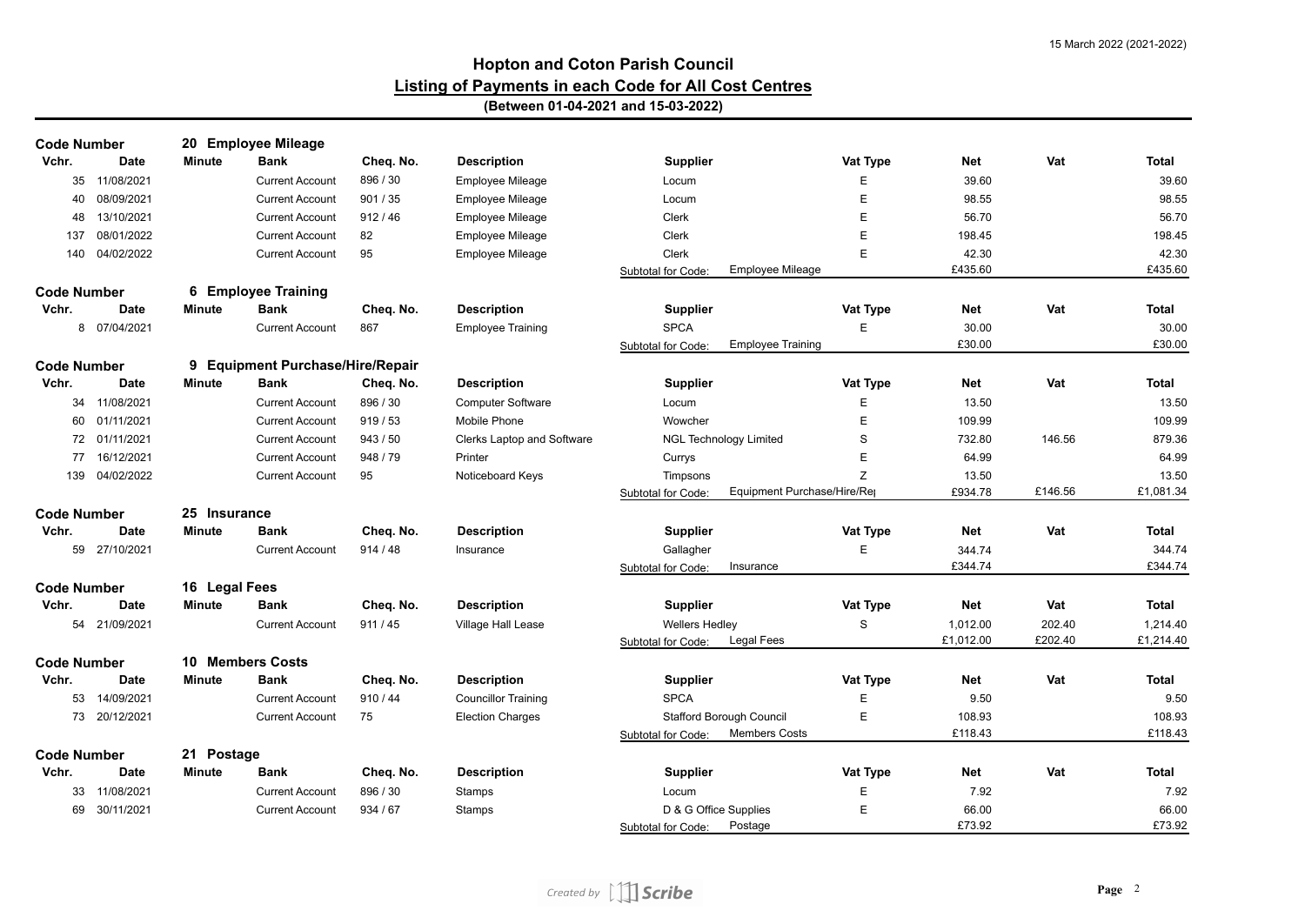#### **Hopton and Coton Parish Council Listing of Payments in each Code for All Cost Centres (Between 01-04-2021 and 15-03-2022)**

| <b>Code Number</b> |                | 17 Printing                     |                             |           |                                     |                              |                                       |             |            |         |              |
|--------------------|----------------|---------------------------------|-----------------------------|-----------|-------------------------------------|------------------------------|---------------------------------------|-------------|------------|---------|--------------|
| Vchr.              | <b>Date</b>    | <b>Minute</b>                   | <b>Bank</b>                 | Cheq. No. | <b>Description</b>                  | <b>Supplier</b>              |                                       | Vat Type    | <b>Net</b> | Vat     | <b>Total</b> |
|                    | 22 04/06/2021  |                                 | <b>Current Account</b>      | 879 / 20  | Ink Cartridges                      | <b>Ryman Stationery</b>      |                                       | S           | 22.49      | 4.50    | 26.99        |
|                    |                |                                 |                             |           |                                     | Subtotal for Code:           | Printing                              |             | £22.49     | £4.50   | £26.99       |
| <b>Code Number</b> |                | 23 Recruitment                  |                             |           |                                     |                              |                                       |             |            |         |              |
| Vchr.              | <b>Date</b>    | <b>Minute</b>                   | <b>Bank</b>                 | Cheq. No. | <b>Description</b>                  | <b>Supplier</b>              |                                       | Vat Type    | <b>Net</b> | Vat     | <b>Total</b> |
|                    | 38 31/07/2021  |                                 | <b>Current Account</b>      | 898 / 29  | Advertisement                       | <b>SLCC</b>                  |                                       | S           | 184.00     | 36.80   | 220.80       |
| 41                 | 08/09/2021     |                                 | <b>Current Account</b>      | 901 / 35  | Room Hire                           |                              | Stowe by Chartley Village Hall        | E           | 40.00      |         | 40.00        |
|                    |                |                                 |                             |           |                                     | Subtotal for Code:           | Recruitment                           |             | £224.00    | £36.80  | £260.80      |
| <b>Code Number</b> |                | 22 Room Hire                    |                             |           |                                     |                              |                                       |             |            |         |              |
| Vchr.              | Date           | Minute                          | <b>Bank</b>                 | Cheq. No. | <b>Description</b>                  | <b>Supplier</b>              |                                       | Vat Type    | Net        | Vat     | Total        |
| 36                 | 21/07/2021     |                                 | <b>Current Account</b>      | 894 / 34  | Room Hire                           |                              | <b>Staffordshire Wildlife Trading</b> | S           | 109.50     | 2.90    | 112.40       |
| 37                 | 26/07/2021     |                                 | <b>Current Account</b>      | 897 / 31  | Room Hire                           |                              | Tixall and Ingestre Village Hall      | E           | 34.00      |         | 34.00        |
|                    | 129 21/08/2021 |                                 | <b>Current Account</b>      | 87        | Room Hire                           |                              | Stowe by Chartley Village Hall        | E           | 35.00      |         | 35.00        |
|                    |                |                                 |                             |           |                                     | Subtotal for Code:           | Room Hire                             |             | £178.50    | £2.90   | £181.40      |
| <b>Code Number</b> |                | 5 Stationery                    |                             |           |                                     |                              |                                       |             |            |         |              |
| Vchr.              | <b>Date</b>    | <b>Minute</b>                   | <b>Bank</b>                 | Cheq. No. | <b>Description</b>                  | <b>Supplier</b>              |                                       | Vat Type    | <b>Net</b> | Vat     | <b>Total</b> |
| 50                 | 08/10/2021     |                                 | <b>Current Account</b>      | 913/47    | Stationery                          | D & G Office Supplies        |                                       | S           | 59.60      | 11.92   | 71.52        |
|                    | 71 01/12/2021  |                                 | <b>Current Account</b>      | 941/74    | Stationery                          | D & G Office Supplies        |                                       | S           | 65.65      | 13.13   | 78.78        |
|                    |                |                                 |                             |           |                                     | Subtotal for Code:           | Stationery                            |             | £125.25    | £25.05  | £150.30      |
| <b>Code Number</b> |                |                                 | 8 Subscriptions/Memberships |           |                                     |                              |                                       |             |            |         |              |
| Vchr.              | Date           | Minute                          | <b>Bank</b>                 | Cheq. No. | <b>Description</b>                  | <b>Supplier</b>              |                                       | Vat Type    | <b>Net</b> | Vat     | <b>Total</b> |
|                    | 10 05/05/2021  |                                 | <b>Current Account</b>      | 878/8     | PO Box Subscription                 | Royal Mail                   |                                       | S           | 300.00     | 60.00   | 360.00       |
| 15                 | 05/05/2021     |                                 | <b>Current Account</b>      | 873 / 13  | Digital Mapping                     | Pear Technology              |                                       | S           | 140.00     | 28.00   | 168.00       |
| 21                 | 04/06/2021     |                                 | <b>Current Account</b>      | 880 / 19  | <b>Annual Membership</b>            | <b>SPCA</b>                  |                                       | E           | 205.00     |         | 205.00       |
| 29                 | 07/07/2021     |                                 | <b>Current Account</b>      | 886 / 27  | <b>Freepost Annual Subscription</b> | Royal Mail                   |                                       | $\mathsf S$ | 99.50      | 19.90   | 119.40       |
| 66                 | 08/11/2021     |                                 | <b>Current Account</b>      | 933/66    | Annual Membership                   | <b>Support Staffordshire</b> |                                       | Ε           | 25.00      |         | 25.00        |
| 67                 | 22/10/2021     |                                 | <b>Current Account</b>      | 923/57    | Annual Membership                   |                              | Information Commissioners Office      | Ε           | 40.00      |         | 40.00        |
| 118                | 14/01/2022     |                                 | <b>Current Account</b>      |           | <b>Computer Software</b>            | Scribe                       |                                       | S           | 485.00     | 97.00   | 582.00       |
| 133                | 28/02/2022     |                                 | <b>Current Account</b>      | 92        | SLCC Membership and Subscription    | <b>SLCC</b>                  |                                       | E           | 186.00     |         | 186.00       |
|                    |                |                                 |                             |           |                                     | Subtotal for Code:           | Subscriptions/Memberships             |             | £1,480.50  | £204.90 | £1,685.40    |
| <b>Code Number</b> |                | 30 Website                      |                             |           |                                     |                              |                                       |             |            |         |              |
| Vchr.              | Date           | Minute                          | Bank                        | Cheq. No. | <b>Description</b>                  | <b>Supplier</b>              |                                       | Vat Type    | Net        | Vat     | Total        |
|                    | 76 09/12/2021  |                                 | <b>Current Account</b>      | 947 / 78  | Website                             | NetWiseUK                    |                                       | S           | 749.00     | 149.80  | 898.80       |
|                    |                |                                 |                             |           |                                     | Subtotal for Code:           | Website                               |             | £749.00    | £149.80 | £898.80      |
|                    |                |                                 |                             |           |                                     | Subtotal for Cost Centre:    | Administration                        |             | 7.386.97   | 919.61  | 8,306.58     |
| <b>Cost Centre</b> |                | <b>Grants/Contingency Funds</b> |                             |           |                                     |                              |                                       |             |            |         |              |
| <b>Code Number</b> |                | 11 Grants                       |                             |           |                                     |                              |                                       |             |            |         |              |
| Vchr.              | <b>Date</b>    | <b>Minute</b>                   | <b>Bank</b>                 | Cheq. No. | <b>Description</b>                  | <b>Supplier</b>              |                                       | Vat Type    | <b>Net</b> | Vat     | <b>Total</b> |
|                    |                |                                 |                             |           |                                     |                              |                                       |             |            |         |              |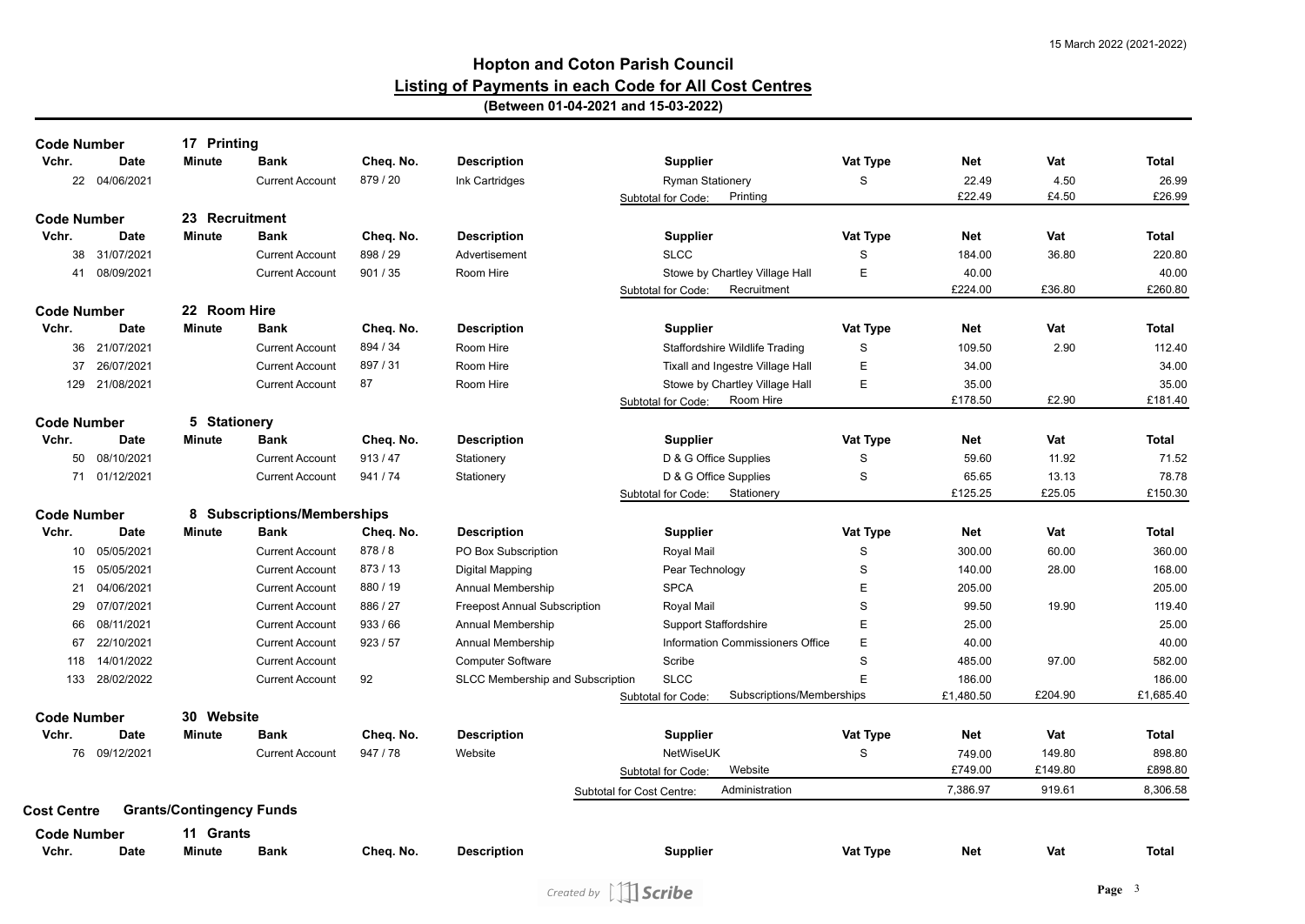|                    | 3 07/04/2021  |                            | <b>Current Account</b>               | 872/1     | Donation                              | Salt and Hopton PCC<br>Grants<br>Subtotal for Code: | Ε           | 250.00<br>£250.00 |         | 250.00<br>£250.00 |
|--------------------|---------------|----------------------------|--------------------------------------|-----------|---------------------------------------|-----------------------------------------------------|-------------|-------------------|---------|-------------------|
|                    |               |                            |                                      |           | Subtotal for Cost Centre:             | <b>Grants/Contingency Funds</b>                     |             | 250.00            |         | 250.00            |
| <b>Cost Centre</b> |               | <b>Grounds Maintenance</b> |                                      |           |                                       |                                                     |             |                   |         |                   |
| <b>Code Number</b> |               | 14 Grasscutting            |                                      |           |                                       |                                                     |             |                   |         |                   |
| Vchr.              | <b>Date</b>   | Minute                     | <b>Bank</b>                          | Cheq. No. | <b>Description</b>                    | <b>Supplier</b>                                     | Vat Type    | Net               | Vat     | Total             |
|                    | 25 07/07/2021 |                            | <b>Current Account</b>               | 890/23    | Grasscutting                          | <b>Trent Grounds Maintenance</b>                    | S           | 478.00            | 95.60   | 573.60            |
| 26                 | 07/07/2021    |                            | <b>Current Account</b>               | 889 / 24  | Grasscutting                          | <b>Trent Grounds Maintenance</b>                    | $\mathsf S$ | 408.00            | 81.60   | 489.60            |
| 30                 | 06/07/2021    |                            | <b>Current Account</b>               | 899 / 30  | Grasscutting                          | <b>Trent Grounds Maintenance</b>                    | S           | 408.00            | 81.60   | 489.60            |
| 31                 | 06/08/2021    |                            | <b>Current Account</b>               | 900 / 32  | Grasscutting                          | <b>Trent Grounds Maintenance</b>                    | S           | 408.00            | 81.60   | 489.60            |
| 46                 | 31/08/2021    |                            | <b>Current Account</b>               | 904 / 38  | Grasscutting                          | <b>Trent Grounds Maintenance</b>                    | $\mathsf S$ | 408.00            | 81.60   | 489.60            |
| 51                 | 07/10/2021    |                            | <b>Current Account</b>               | 908/42    | Grasscutting                          | <b>Trent Grounds Maintenance</b>                    | $\mathsf S$ | 523.00            | 104.60  | 627.60            |
| 62                 | 04/11/2021    |                            | <b>Current Account</b>               | 929/62    | Grasscutting                          | <b>Trent Grounds Maintenance</b>                    | S           | 338.00            | 67.60   | 405.60            |
|                    |               |                            |                                      |           |                                       | Subtotal for Code:<br>Grasscutting                  |             | £2,971.00         | £594.20 | £3,565.20         |
| <b>Code Number</b> |               |                            | 13 Tree Maintenance                  |           |                                       |                                                     |             |                   |         |                   |
| Vchr.              | Date          | <b>Minute</b>              | Bank                                 | Cheq. No. | <b>Description</b>                    | <b>Supplier</b>                                     | Vat Type    | Net               | Vat     | Total             |
|                    | 9 07/04/2021  |                            | <b>Current Account</b>               | 866 / 7   | <b>Tree Maintenance</b>               | Loggerheads Tree Services                           | Ε           | 840.00            |         | 840.00            |
| 42                 | 25/08/2021    |                            | <b>Current Account</b>               | 903/37    | <b>Tree Maintenance</b>               | <b>Staffordshire County Council</b>                 | E           | 229.98            |         | 229.98            |
|                    |               |                            |                                      |           |                                       | Tree Maintenance<br>Subtotal for Code:              |             | £1,069.98         |         | £1,069.98         |
|                    |               |                            |                                      |           | Subtotal for Cost Centre:             | <b>Grounds Maintenance</b>                          |             | 4,040.98          | 594.20  | 4,635.18          |
| <b>Cost Centre</b> |               |                            | <b>Hopton and Coton Village Hall</b> |           |                                       |                                                     |             |                   |         |                   |
| <b>Code Number</b> |               |                            | 24 Village Hall Recharges            |           |                                       |                                                     |             |                   |         |                   |
| Vchr.              | <b>Date</b>   | <b>Minute</b>              | <b>Bank</b>                          | Cheq. No. | <b>Description</b>                    | <b>Supplier</b>                                     | Vat Type    | <b>Net</b>        | Vat     | <b>Total</b>      |
|                    | 43 08/09/2021 |                            | <b>Current Account</b>               | 905       | Village Hall Recharge/Payment Transfe | Hopton and Coton Parish Council                     | Ε           | 18.00             |         | 18.00             |
| 55                 | 02/11/2021    |                            | <b>Current Account</b>               | 922/56    | <b>Cleaning Expenses</b>              | Cleaner                                             | Ε           | 29.02             |         | 29.02             |
| 56                 | 08/11/2021    |                            | <b>Current Account</b>               | 931/64    | <b>Cleaning Expenses</b>              | Cleaner                                             | Ε           | 7.47              |         | 7.47              |
| 63                 | 08/11/2021    |                            | <b>Current Account</b>               | 932/65    | Land Registry Search - Village Hall   | Land Registry                                       | S           | 84.80             | 16.96   | 101.76            |
| 74                 | 08/12/2021    |                            | <b>Current Account</b>               | 945 / 76  | <b>Cleaning Expenses</b>              | Steroplast                                          | S           | 27.37             | 5.47    | 32.84             |
| 75                 | 08/12/2021    |                            | <b>Current Account</b>               | 946 / 77  | <b>Cleaning Expenses</b>              | Cleaner                                             | Ε           | 9.95              |         | 9.95              |
| 130                | 10/02/2022    |                            | <b>Current Account</b>               | 91        | <b>Cleaning Expenses</b>              | Cleaner                                             | Ε           | 14.80             |         | 14.80             |
| 131                | 10/02/2022    |                            | <b>Current Account</b>               | 95        | Village Hall Recharge/Payment Transfe | <b>Stafford Borough Council</b>                     | Ε           | 36.00             |         | 36.00             |
| 132                | 10/02/2022    |                            | <b>Current Account</b>               | 91        | Village Hall Recharge/Payment Transfe | <b>Midland Leisure Sales</b>                        | Ε           | 300.00            |         | 300.00            |
| 134                | 20/04/2021    |                            | <b>Current Account</b>               |           | Village Hall Recharge/Payment Transfe | Hopton and Coton Parish Council                     | Ε           | 30.00             |         | 30.00             |
| 142                | 28/02/2022    |                            | <b>Current Account</b>               | 97        | <b>First Aid Kits</b>                 | Steroplast                                          | S           | 33.96             | 6.79    | 40.75             |
|                    |               |                            |                                      |           |                                       | Village Hall Recharges<br>Subtotal for Code:        |             | £591.37           | £29.22  | £620.59           |
|                    |               |                            |                                      |           | Subtotal for Cost Centre:             | Hopton and Coton Village Hall                       |             | 591.37            | 29.22   | 620.59            |
| <b>Cost Centre</b> |               | <b>Neighbourhood Plan</b>  |                                      |           |                                       |                                                     |             |                   |         |                   |
| <b>Code Number</b> |               |                            | <b>19 Consultant Fees</b>            |           |                                       |                                                     |             |                   |         |                   |
|                    |               |                            |                                      |           |                                       |                                                     |             |                   |         |                   |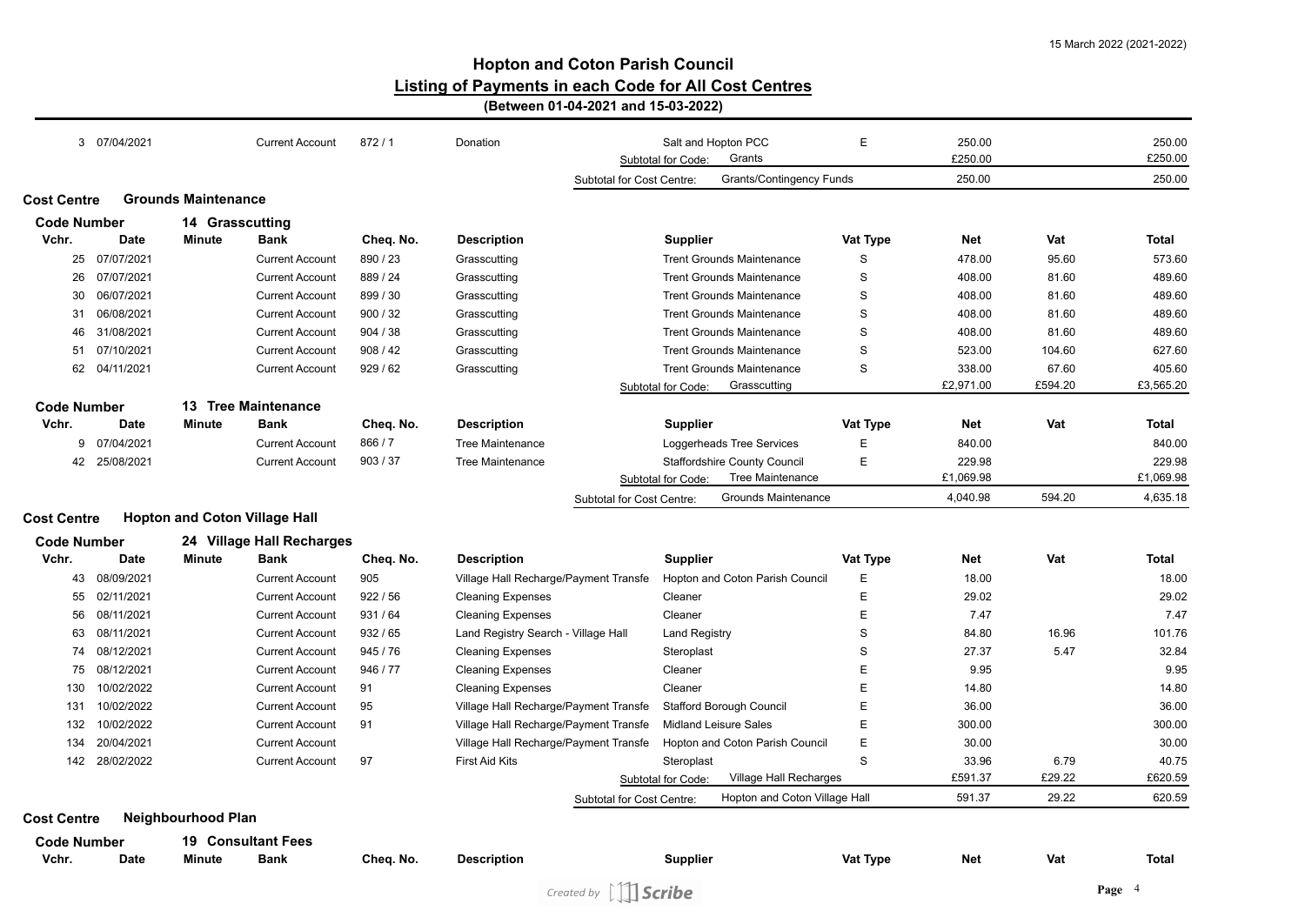|                             | 57 01/11/2021  |                       | <b>Current Account</b>               | 917/51    | Neighbourhood Plan Consultant         | Subtotal for Code:        | 3rd Tier Consultancy<br><b>Consultant Fees</b> | Ε           | 974.49<br>£974.49 |     | 974.49<br>£974.49 |
|-----------------------------|----------------|-----------------------|--------------------------------------|-----------|---------------------------------------|---------------------------|------------------------------------------------|-------------|-------------------|-----|-------------------|
|                             |                |                       |                                      |           |                                       |                           |                                                |             |                   |     |                   |
| <b>Code Number</b><br>Vchr. | Date           | <b>Minute</b>         | 12 Neighbourhood Plan<br><b>Bank</b> | Cheq. No. | <b>Description</b>                    | <b>Supplier</b>           |                                                | Vat Type    | <b>Net</b>        | Vat | <b>Total</b>      |
| $\overline{4}$              | 07/04/2021     |                       | <b>Current Account</b>               | 871/2     | Earmark Transfer - Neighbourhood Plar |                           | Hopton and Coton Parish Council                | Ε           |                   |     |                   |
|                             | 141 18/11/2021 |                       | <b>Current Account</b>               | 96        | Room Hire                             |                           | Tixall and Ingestre Village Hall               | $\mathsf E$ | 30.00             |     | 30.00             |
|                             |                |                       |                                      |           |                                       | Subtotal for Code:        | Neighbourhood Plan                             |             | £30.00            |     | £30.00            |
|                             |                | 18 Printing           |                                      |           |                                       |                           |                                                |             |                   |     |                   |
| <b>Code Number</b><br>Vchr. | Date           | Minute                | <b>Bank</b>                          | Cheq. No. | <b>Description</b>                    | <b>Supplier</b>           |                                                | Vat Type    | Net               | Vat | <b>Total</b>      |
|                             | 45 21/07/2021  |                       |                                      |           |                                       |                           |                                                |             |                   |     | 63.72             |
|                             |                |                       | <b>Current Account</b>               | 893 / 20  | Printing                              |                           | <b>Colwich Parish Council</b>                  | E           | 63.72             |     |                   |
| 68                          | 30/09/2021     |                       | <b>Current Account</b>               | 942 / 63  | Printing                              | Subtotal for Code:        | <b>Benhill Press Limited</b><br>Printing       | E           | 120.00<br>£183.72 |     | 120.00<br>£183.72 |
|                             |                |                       |                                      |           |                                       |                           | Neighbourhood Plan                             |             | 1,188.21          |     | 1,188.21          |
|                             |                |                       |                                      |           |                                       | Subtotal for Cost Centre: |                                                |             |                   |     |                   |
| <b>Cost Centre</b>          |                | <b>Staffing Costs</b> |                                      |           |                                       |                           |                                                |             |                   |     |                   |
| <b>Code Number</b>          |                | 2 PAYE/NI             |                                      |           |                                       |                           |                                                |             |                   |     |                   |
| Vchr.                       | Date           | <b>Minute</b>         | <b>Bank</b>                          | Cheq. No. | <b>Description</b>                    | <b>Supplier</b>           |                                                | Vat Type    | <b>Net</b>        | Vat | <b>Total</b>      |
| $\overline{7}$              | 07/04/2021     |                       | <b>Current Account</b>               | 868 / 5   | TAX/PAYE                              | <b>HMRC</b>               |                                                | Ε           | 884.39            |     | 884.39            |
| 28                          | 07/07/2021     |                       | <b>Current Account</b>               | 887 / 26  | TAX/PAYE                              | <b>HMRC</b>               |                                                | $\mathsf E$ | 922.22            |     | 922.22            |
| 81                          | 02/11/2021     |                       | <b>Current Account</b>               | 921 / 55  | TAX/PAYE                              | <b>HMRC</b>               |                                                | $\mathsf E$ | 747.49            |     | 747.49            |
| 87                          | 08/12/2021     |                       | <b>Current Account</b>               | 940 / 73  | TAX/PAYE                              | <b>HMRC</b>               |                                                | E           | 176.24            |     | 176.24            |
| 119                         | 27/01/2022     |                       | <b>Current Account</b>               | 83        | TAX/PAYE                              | <b>HMRC</b>               |                                                | E           | 752.75            |     | 752.75            |
|                             | 128 28/02/2022 |                       | <b>Current Account</b>               | 90        | TAX/PAYE                              | <b>HMRC</b>               |                                                | $\mathsf E$ | 246.11            |     | 246.11            |
|                             |                |                       |                                      |           |                                       | Subtotal for Code:        | PAYE/NI                                        |             | £3,729.20         |     | £3,729.20         |
| <b>Code Number</b>          |                | 1 Salaries            |                                      |           |                                       |                           |                                                |             |                   |     |                   |
| Vchr.                       | <b>Date</b>    | <b>Minute</b>         | <b>Bank</b>                          | Cheq. No. | <b>Description</b>                    | Supplier                  |                                                | Vat Type    | <b>Net</b>        | Vat | <b>Total</b>      |
| $\mathbf{1}$                | 01/04/2021     |                       | <b>Current Account</b>               | 858       | Salary                                | Clerk                     |                                                | E           | 30.00             |     | 30.00             |
| 2                           | 06/04/2021     |                       | <b>Current Account</b>               | 863       | Salary                                | Cleaner                   |                                                | Е           | 1.02              |     | 1.02              |
| 12 <sup>2</sup>             | 28/04/2021     |                       | <b>Current Account</b>               | 876 / 10  | Salary                                | Clerk                     |                                                | $\mathsf E$ | 32.40             |     | 32.40             |
| 16                          | 04/06/2021     |                       | <b>Current Account</b>               | 885 / 14  | Salary                                | <b>Assistant Clerk</b>    |                                                | E           | 0.60              |     | 0.60              |
| 17                          | 04/06/2021     |                       | <b>Current Account</b>               | 884 / 15  | Salary                                | Cleaner                   |                                                | E           | 2.66              |     | 2.66              |
| 18                          | 28/05/2021     |                       | <b>Current Account</b>               | 883 / 16  | Salary                                | Clerk                     |                                                | E           | 32.40             |     | 32.40             |
| 23                          | 07/07/2021     |                       | <b>Current Account</b>               | 892 / 21  | Salary                                | Clerk                     |                                                | E           | 34.40             |     | 34.40             |
| 32                          | 11/08/2021     |                       | <b>Current Account</b>               | 896 / 30  | Salary                                | Locum                     |                                                | $\mathsf E$ | 404.75            |     | 404.75            |
| 39                          | 08/09/2021     |                       | <b>Current Account</b>               | 901 / 35  | Salary                                | Locum                     |                                                | E           | 840.80            |     | 840.80            |
| 47                          | 28/10/2021     |                       | <b>Current Account</b>               | 906 / 39  | Salary                                | Clerk                     |                                                | E           | 1,265.45          |     | 1,265.45          |
| 49                          | 28/10/2021     |                       | <b>Current Account</b>               | 907 / 40  | Salary                                | Locum                     |                                                | E           | 559.38            |     | 559.38            |
| 58                          | 03/11/2021     |                       | <b>Current Account</b>               | 925 / 59  | Salary                                | Locum                     |                                                | $\mathsf E$ | 176.32            |     | 176.32            |
| 61                          | 19/11/2021     |                       | <b>Current Account</b>               | 927/60    | Salary                                | Clerk                     |                                                | E           | 1,275.65          |     | 1,275.65          |
|                             | 70 28/12/2021  |                       | <b>Current Account</b>               | 938 / 71  | Salary                                | Clerk                     |                                                | E           | 1,270.45          |     | 1,270.45          |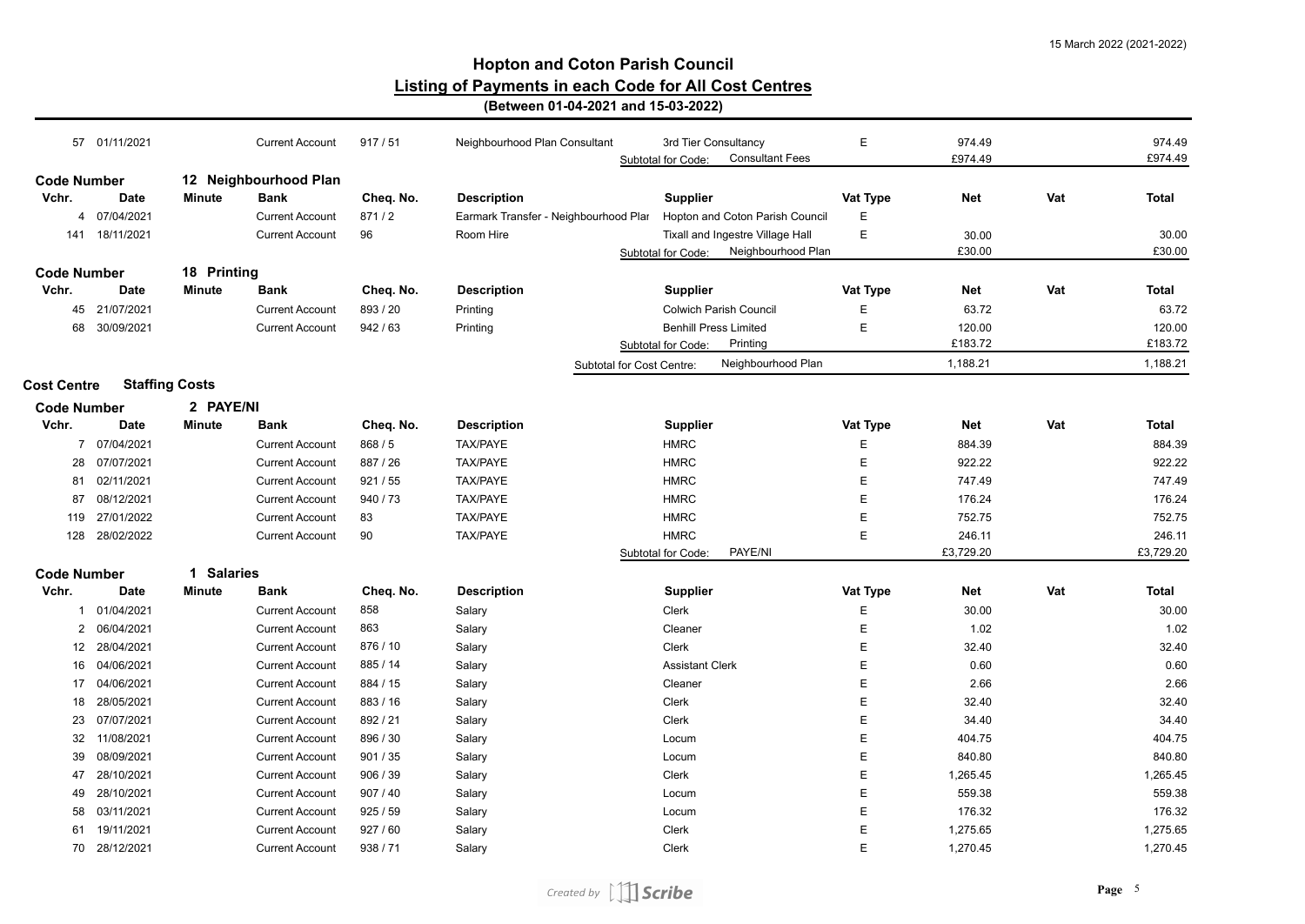| 78  | 12/01/2022 | <b>Current Account</b> | 949 / 80        | Salary                    | Cleaner                        | E | 1.44       | 1.44       |
|-----|------------|------------------------|-----------------|---------------------------|--------------------------------|---|------------|------------|
| 79  | 28/01/2022 | <b>Current Account</b> | <b>SO</b>       | Salary                    | Cleaner                        | E | 46.00      | 46.00      |
| 80  | 12/01/2022 | <b>Current Account</b> | 950 / 81        | Salary                    | Clerk                          | E | 1,270.45   | 1,270.45   |
| 85  | 28/12/2021 | <b>Current Account</b> | <b>SO</b>       | Salary                    | Cleaner                        | E | 46.00      | 46.00      |
| 86  | 28/12/2021 | <b>Current Account</b> | 939 / 72        | Salary                    | Cleaner                        | E | 1.64       | 1.64       |
| 88  | 28/11/2021 | <b>Current Account</b> | <b>SO</b>       | Salary                    | Cleaner                        | E | 46.00      | 46.00      |
| 89  | 28/10/2021 | <b>Current Account</b> | 915/49          | Salary                    | Cleaner                        | E | 0.82       | 0.82       |
| 90  | 28/10/2021 | <b>Current Account</b> | SO              | Salary                    | Cleaner                        | E | 46.00      | 46.00      |
| 91  | 28/11/2021 | <b>Current Account</b> | 928/61          | Salary                    | Cleaner                        | E | 6.18       | 6.18       |
| 92  | 28/09/2021 | <b>Current Account</b> | SO.             | Salary                    | Cleaner                        | E | 46.00      | 46.00      |
| 93  | 28/09/2021 | <b>Current Account</b> | Unknown - Might | Salary                    | Cleaner                        | E | 1.02       | 1.02       |
| 94  | 28/09/2021 | <b>Current Account</b> | Unknown - Might | Salary                    | Locum                          | Е | 559.38     | 559.38     |
| 95  | 28/08/2021 | <b>Current Account</b> | SO              | Salary                    | Cleaner                        | E | 46.00      | 46.00      |
| 96  | 28/08/2021 | <b>Current Account</b> | Unknown - Might | Salary                    | Cleaner                        | E | 0.82       | 0.82       |
| 97  | 28/04/2021 | <b>Current Account</b> | <b>SO</b>       | Salary                    | Cleaner                        | E | 46.00      | 46.00      |
| 98  | 28/04/2021 | <b>Current Account</b> |                 | Salary                    | Cleaner                        | E |            |            |
| 99  | 28/04/2021 | <b>Current Account</b> | <b>SO</b>       | Salary                    | Clerk                          | E | 783.00     | 783.00     |
| 100 | 28/04/2021 | <b>Current Account</b> | <b>SO</b>       | Salary                    | <b>Assistant Clerk</b>         | Е | 212.00     | 212.00     |
| 101 | 28/04/2021 | <b>Current Account</b> | Unknown - Might | Salary                    | <b>Assistant Clerk</b>         | E |            |            |
| 102 | 28/05/2021 | <b>Current Account</b> | <b>SO</b>       | Salary                    | <b>Clerk</b>                   | E | 783.00     | 783.00     |
| 103 | 28/05/2021 | <b>Current Account</b> |                 | Salary                    | <b>Assistant Clerk</b>         | E | 212.00     | 212.00     |
| 104 | 28/05/2021 | <b>Current Account</b> | <b>SO</b>       | Salary                    | Cleaner                        | E | 46.00      | 46.00      |
| 105 | 28/05/2021 | <b>Current Account</b> |                 | Salary                    | Cleaner                        | E |            |            |
| 106 | 28/06/2021 | <b>Current Account</b> | <b>SO</b>       | Salary                    | <b>Assistant Clerk</b>         | E | 212.00     | 212.00     |
| 107 | 28/06/2021 | <b>Current Account</b> |                 | Salary                    | <b>Assistant Clerk</b>         | E |            |            |
| 108 | 28/06/2021 | <b>Current Account</b> | <b>SO</b>       | Salary                    | Cleaner                        | E | 46.00      | 46.00      |
| 109 | 28/06/2021 | <b>Current Account</b> | Unknown - Might | Salary                    | Cleaner                        | E | 1.02       | 1.02       |
| 110 | 28/06/2021 | <b>Current Account</b> | SO              | Salary                    | Clerk                          | E | 783.00     | 783.00     |
| 111 | 28/06/2021 | <b>Current Account</b> | Duplicate       | Salary                    | Clerk                          | E |            |            |
| 112 | 28/07/2021 | <b>Current Account</b> | <b>SO</b>       | Salary                    | Clerk                          | Ε | 783.00     | 783.00     |
| 113 | 28/07/2021 | <b>Current Account</b> | <b>SO</b>       | Salary                    | <b>Assistant Clerk</b>         | E | 212.00     | 212.00     |
| 114 | 28/07/2021 | <b>Current Account</b> | Duplicate       | Salary                    | <b>Assistant Clerk</b>         | E |            |            |
| 115 | 28/07/2021 | <b>Current Account</b> | <b>SO</b>       | Salary                    | Cleaner                        | E | 46.00      | 46.00      |
| 116 | 28/07/2021 | <b>Current Account</b> |                 | Salary                    | Cleaner                        | E |            |            |
| 117 | 05/08/2021 | <b>Current Account</b> | Gibson Reimbur: | Salary                    | Clerk                          | E | $-151.94$  | $-151.94$  |
| 126 | 28/02/2022 | <b>Current Account</b> | 88              | Salary                    | Clerk                          | E | 1,270.65   | 1,270.65   |
| 127 | 28/02/2022 | <b>Current Account</b> | 89              | Salary                    | Cleaner                        | E | 47.64      | 47.64      |
|     |            |                        |                 |                           | Salaries<br>Subtotal for Code: |   | £13,375.40 | £13,375.40 |
|     |            |                        |                 | Subtotal for Cost Centre: | <b>Staffing Costs</b>          |   | 17,104.60  | 17,104.60  |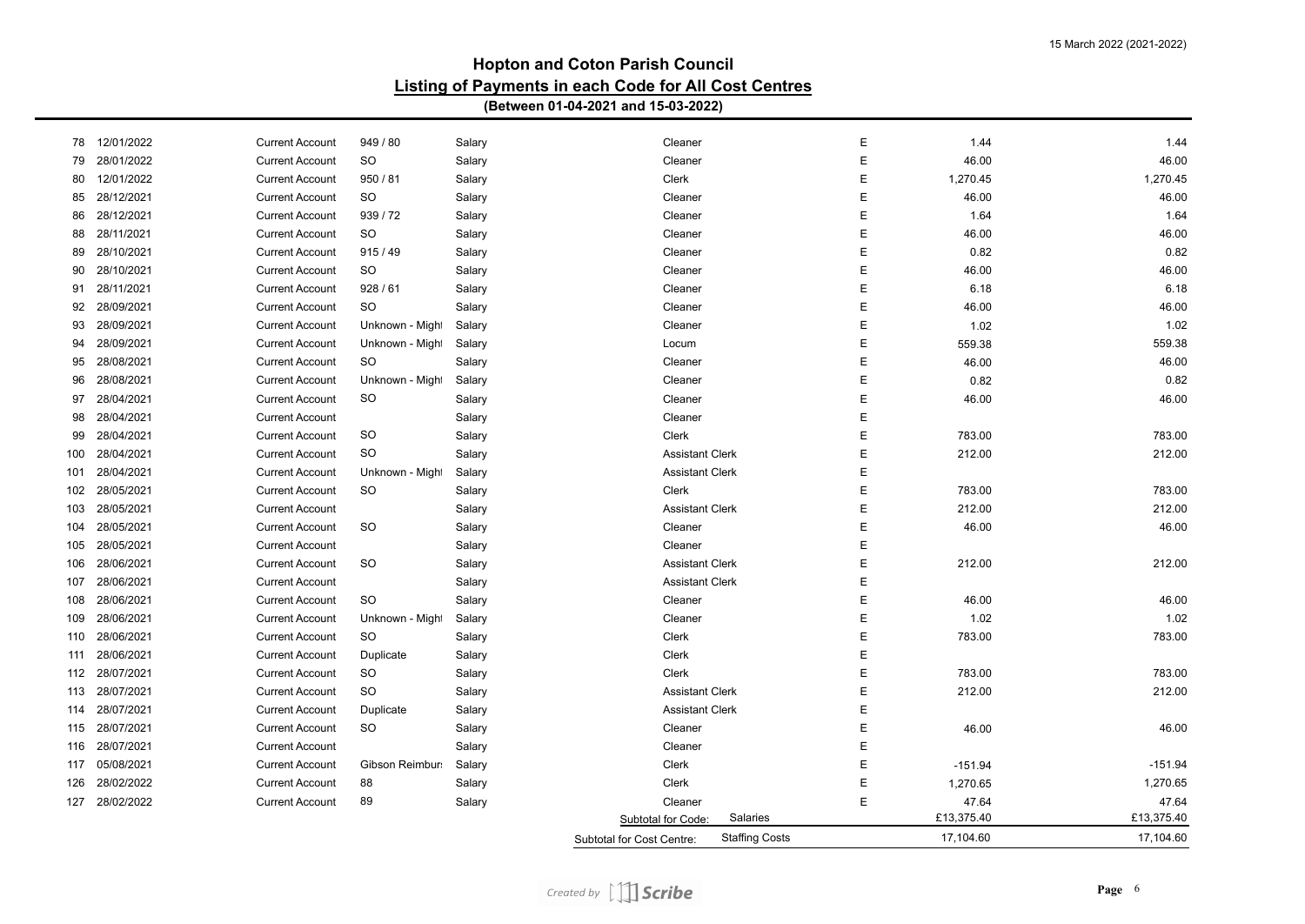#### **Hopton and Coton Parish Council Listing of Payments in each Code for All Cost Centres (Between 01-04-2021 and 15-03-2022)**

**TOTALS . . . . . . . . . . . . . . . . £30,562.13 £1,543.03 £32,105.16**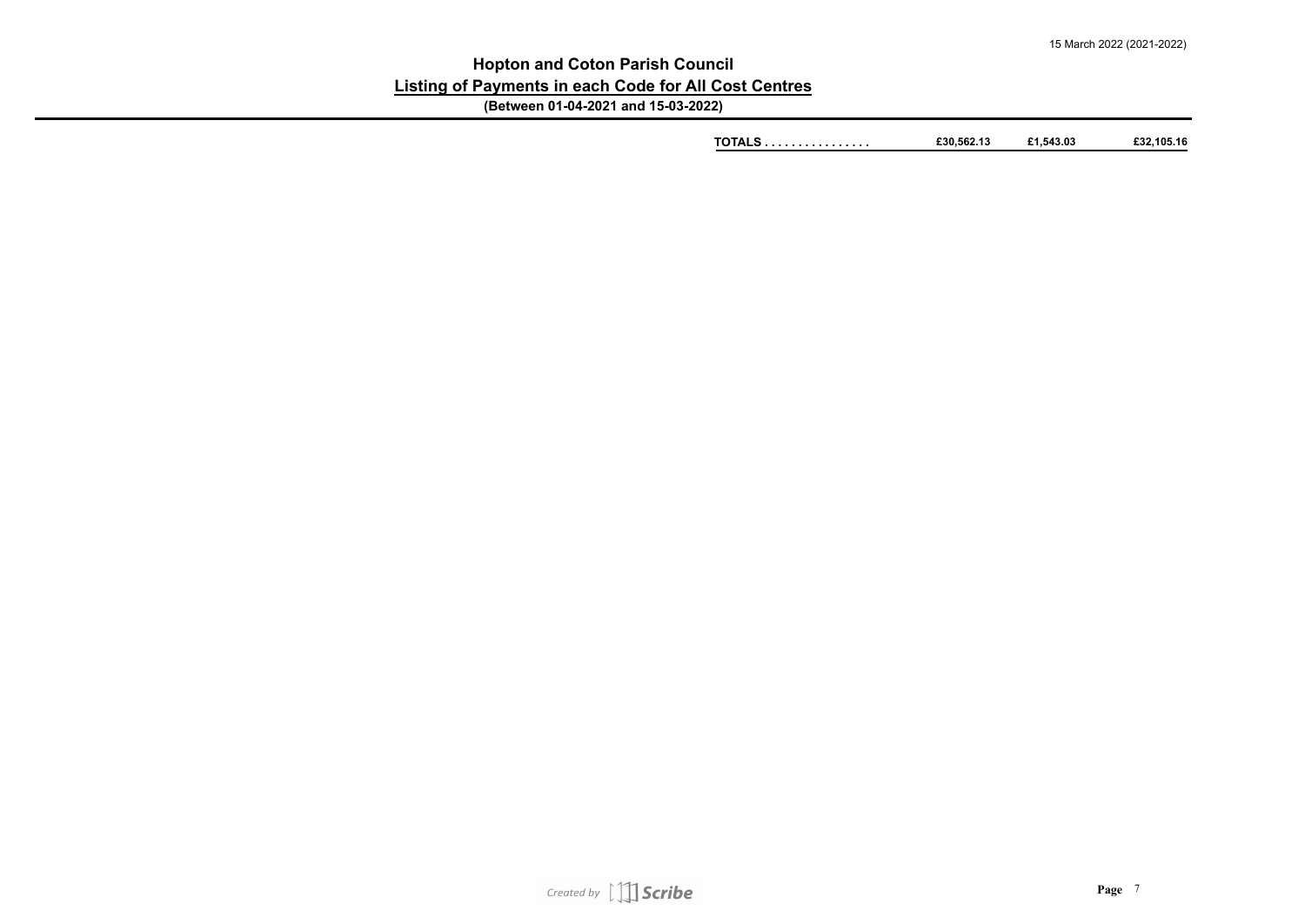#### **Hopton and Coton Parish Council 2021-2022 Reserves Balance**

| Reserve                     | OpeningBalance | <b>Transfers</b> | <b>Spend</b> | <b>Receipts</b> | <b>CurrentBalance</b> |
|-----------------------------|----------------|------------------|--------------|-----------------|-----------------------|
| <b>Earmarked</b>            |                |                  |              |                 |                       |
| <b>Elections</b>            |                | 3,872.00         |              |                 | 3,872.00              |
| Playground Maintenance      |                | 100.00           |              |                 | 100.00                |
| New Village Hall            |                | 9,380.00         |              |                 | 9,380.00              |
| Neighbourhood Plan          |                | 4,000.00         |              |                 | 4,000.00              |
| <b>Community Engagement</b> |                | 4,500.00         |              |                 | 4,500.00              |
| <b>Total Earmarked</b>      |                | 21,852.00        |              |                 | 21,852.00             |
|                             |                |                  |              |                 |                       |
| <b>TOTAL RESERVE</b>        |                | 21,852.00        |              |                 | 21,852.00             |
| <b>GENERAL FUND</b>         |                |                  |              |                 | 30,724.78             |
| <b>TOTAL FUNDS</b>          |                |                  |              |                 | 52,576.78             |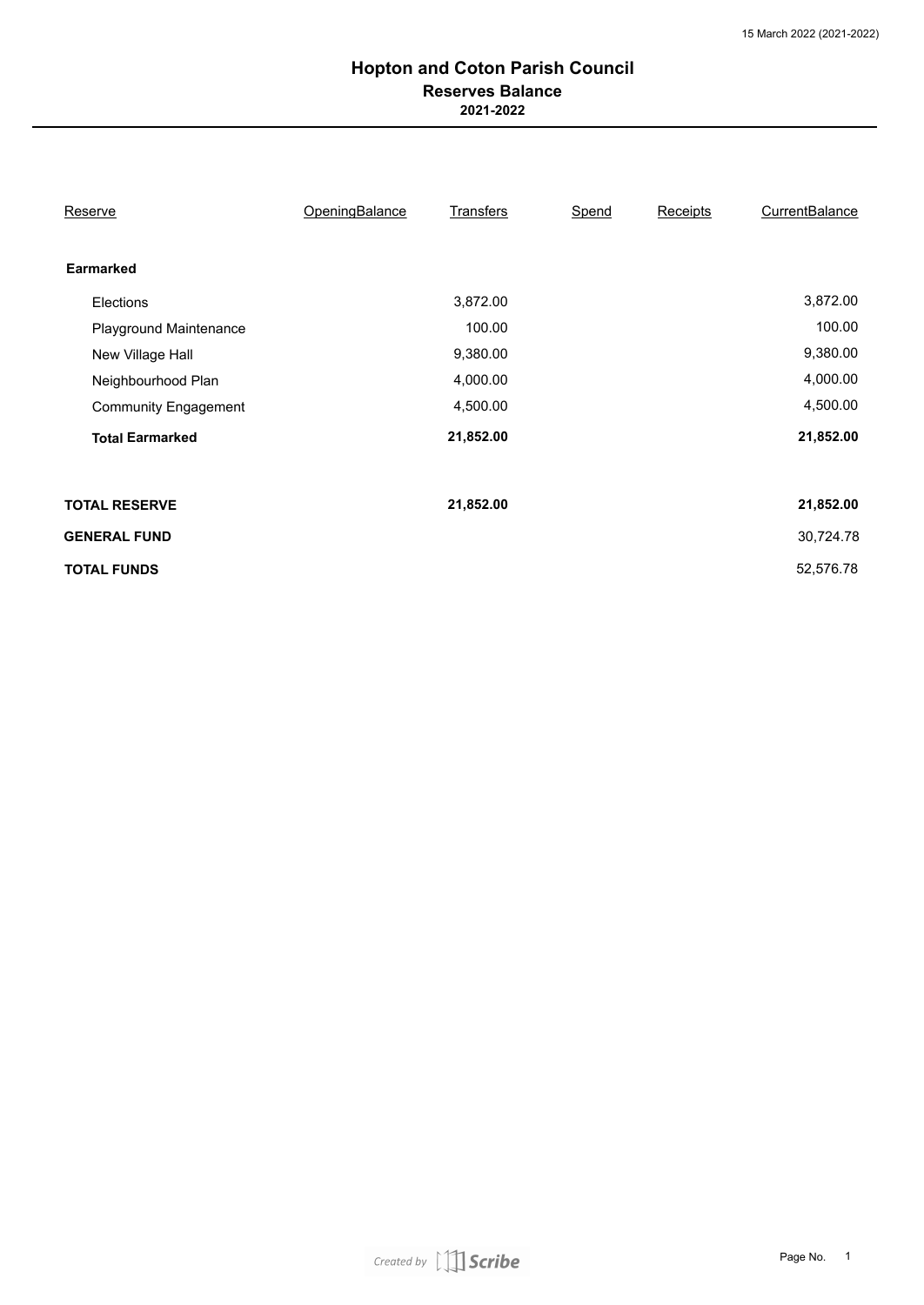## **Summary of Receipts and Payments**

All Cost Centres and Codes

|            | Administration                   | <b>Receipts</b> |               |          |                 |               | <b>Net Position</b> |                      |
|------------|----------------------------------|-----------------|---------------|----------|-----------------|---------------|---------------------|----------------------|
| Code Title |                                  | <b>Budgeted</b> | <b>Actual</b> | Variance | <b>Budgeted</b> | <b>Actual</b> | Variance            | +/- Under/over spend |
|            | 15 Audit Fees                    |                 |               |          | 350.00          | 620.00        | $-270.00$           | $-270.00$ $(-77%)$   |
|            | 4 Broadband/Telephone            |                 |               |          |                 | 131.56        | $-131.56$           | $-131.56$ (N/A)      |
|            | 7 Councillor Training            |                 |               |          | 40.00           | 280.00        | $-240.00$           | -240.00 (-600%)      |
|            | 26 Credit Card Payments          |                 |               |          |                 | 626.20        | $-626.20$           | $-626.20$ (N/A)      |
|            | 20 Employee Mileage              |                 |               |          |                 | 435.60        | $-435.60$           | $-435.60$ (N/A)      |
|            | 6 Employee Training              |                 |               |          | 290.00          | 30.00         | 260.00              | 260.00 (89%)         |
|            | 9 Equipment Purchase/Hire/Repair |                 |               |          |                 | 934.78        | $-934.78$           | $-934.78$ (N/A)      |
|            | 25 Insurance                     |                 |               |          | 700.00          | 344.74        | 355.26              | 355.26 (50%)         |
|            | 16 Legal Fees                    |                 |               |          | 1,630.00        | 1,012.00      | 618.00              | 618.00 (37%)         |
|            | 10 Members Costs                 |                 |               |          | 30.00           | 118.43        | $-88.43$            | -88.43 (-294%)       |
|            | 21 Postage                       |                 |               |          |                 | 73.92         | $-73.92$            | $-73.92$ (N/A)       |
|            | 17 Printing                      |                 |               |          |                 | 22.49         | $-22.49$            | $-22.49$ (N/A)       |
|            | 23 Recruitment                   |                 |               |          |                 | 224.00        | $-224.00$           | $-224.00$ (N/A)      |
|            | 22 Room Hire                     |                 |               |          |                 | 178.50        | $-178.50$           | $-178.50$ (N/A)      |
|            | 5 Stationery                     |                 |               |          | 560.00          | 125.25        | 434.75              | 434.75 (77%)         |
|            | 8 Subscriptions/Memberships      |                 |               |          | 570.00          | 1,480.50      | $-910.50$           | -910.50 (-159%)      |
|            | 30 Website                       |                 |               |          | 1,000.00        | 749.00        | 251.00              | 251.00 (25%)         |
|            | <b>SUB TOTAL</b>                 |                 |               |          | 5,170.00        | 7,386.97      | $-2,216.97$         | $-2,216.97$ $(-42%)$ |

#### **General Reserve Top Up**

| General Reserve Top Up    | <b>Receipts</b> |        |          | <b>Payments</b> | Net Position |          |                      |
|---------------------------|-----------------|--------|----------|-----------------|--------------|----------|----------------------|
| Code Title                | <b>Budgeted</b> | Actual | Variance | <b>Budgeted</b> | Actual       | Variance | +/- Under/over spend |
| 33 General Reserve Top Up |                 |        |          | 2.343.00        |              | 2.343.00 | 2,343.00 (100%)      |
| <b>SUB TOTAL</b>          |                 |        |          | 2,343.00        |              | 2,343.00 | 2,343.00 (100%)      |

| <b>Grants/Contingency Funds</b> |                              | <b>Receipts</b> |        |          | <b>Payments</b> |        | <b>Net Position</b> |                      |
|---------------------------------|------------------------------|-----------------|--------|----------|-----------------|--------|---------------------|----------------------|
| Code Title                      |                              | <b>Budgeted</b> | Actual | Variance | <b>Budgeted</b> | Actual | Variance            | +/- Under/over spend |
|                                 | 32 Contingency Fund          |                 |        |          | 2.407.00        |        | 2.407.00            | 2,407.00 (100%)      |
|                                 | 31 Environmental Contingency |                 |        |          | 500.00          |        | 500.00              | 500.00 (100%)        |
|                                 | 11 Grants                    |                 |        |          | 670.00          | 250.00 | 420.00              | 420.00 (62%)         |
|                                 | <b>SUB TOTAL</b>             |                 |        |          | 3,577.00        | 250.00 | 3,327.00            | 3,327.00 (93%)       |

| <b>Grounds Maintenance</b> |                     | <b>Receipts</b> |        |          | <b>Payments</b> |          | <b>Net Position</b> |                      |
|----------------------------|---------------------|-----------------|--------|----------|-----------------|----------|---------------------|----------------------|
| Code Title                 |                     | <b>Budgeted</b> | Actual | Variance | <b>Budgeted</b> | Actual   | Variance            | +/- Under/over spend |
|                            | 14 Grasscutting     |                 |        |          | 4,000.00        | 2.971.00 | 1.029.00            | 1,029.00 (25%)       |
|                            | 13 Tree Maintenance |                 |        |          | 2.000.00        | 1.069.98 | 930.02              | 930.02 (46%)         |
|                            | <b>SUB TOTAL</b>    |                 |        |          | 6,000.00        | 4,040.98 | 1,959.02            | 1,959.02 (32%)       |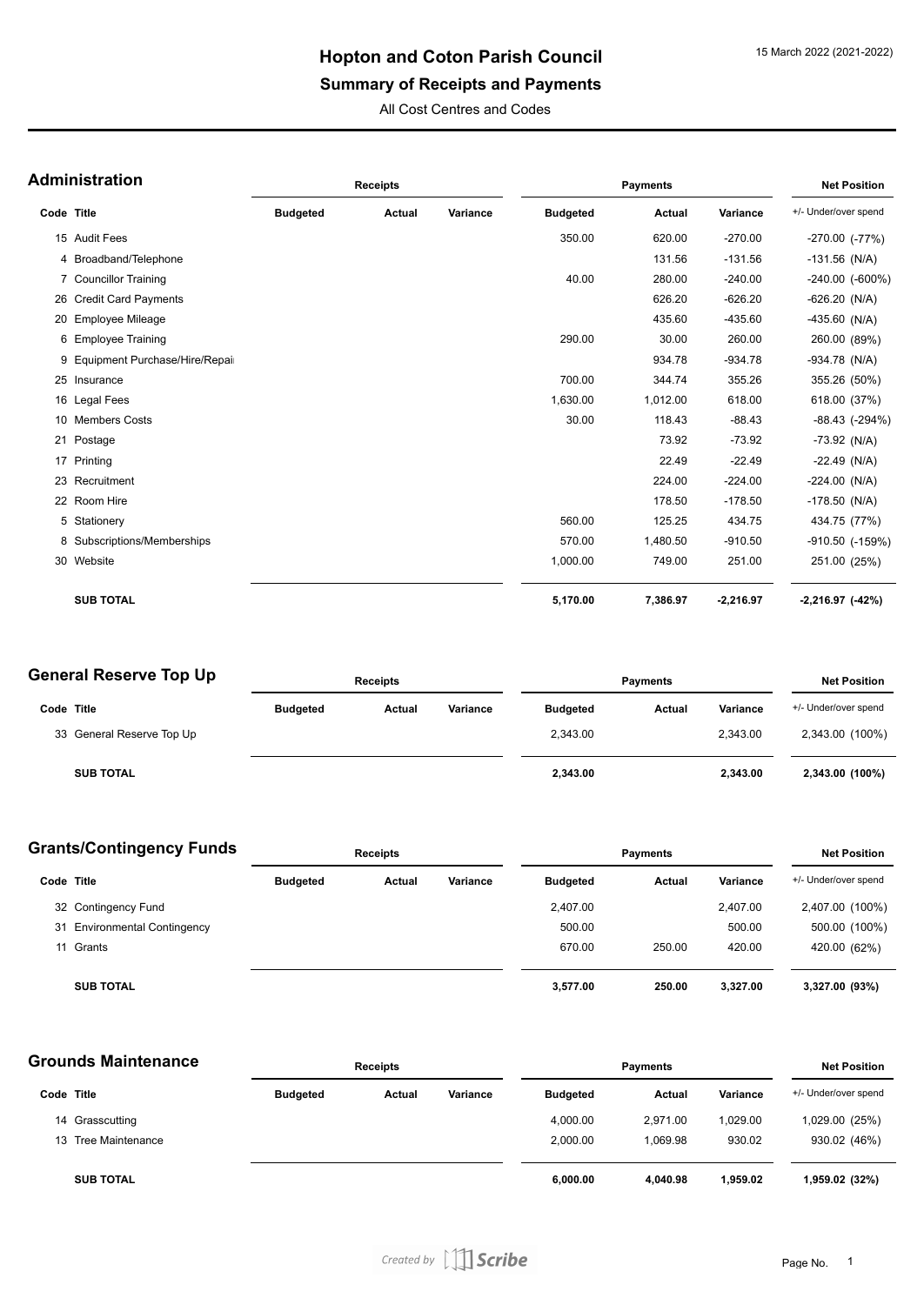## **Summary of Receipts and Payments**

All Cost Centres and Codes

| <b>Hopton and Coton Village Hall</b> | <b>Receipts</b> |        |          | <b>Payments</b> |               |           | <b>Net Position</b>  |
|--------------------------------------|-----------------|--------|----------|-----------------|---------------|-----------|----------------------|
| Code Title                           | <b>Budgeted</b> | Actual | Variance | <b>Budgeted</b> | <b>Actual</b> | Variance  | +/- Under/over spend |
| Village Hall Recharges<br>24         |                 | 300.00 | 300.00   |                 | 591.37        | $-591.37$ | $-291.37$ (N/A)      |
| <b>SUB TOTAL</b>                     |                 | 300.00 | 300.00   |                 | 591.37        | $-591.37$ | $-291.37$ (N/A)      |

| <b>Misc Income</b> |                       | <b>Receipts</b> |          |          | <b>Payments</b> |               |          | <b>Net Position</b>  |  |
|--------------------|-----------------------|-----------------|----------|----------|-----------------|---------------|----------|----------------------|--|
| Code Title         |                       | <b>Budgeted</b> | Actual   | Variance | <b>Budgeted</b> | <b>Actual</b> | Variance | +/- Under/over spend |  |
|                    | 29 Concurrent Payment |                 | 1.314.00 | 1.314.00 |                 |               |          | 1,314.00 (N/A)       |  |
|                    | 27 Misc Income        |                 | 1.806.78 | 1.806.78 |                 |               |          | 1,806.78 (N/A)       |  |
|                    | <b>SUB TOTAL</b>      |                 | 3,120.78 | 3,120.78 |                 |               |          | 3,120.78 (N/A)       |  |

| <b>Neighbourhood Plan</b> |                       | <b>Receipts</b> |          |          | <b>Payments</b> |          |           | <b>Net Position</b>  |  |
|---------------------------|-----------------------|-----------------|----------|----------|-----------------|----------|-----------|----------------------|--|
| Code Title                |                       | <b>Budgeted</b> | Actual   | Variance | <b>Budgeted</b> | Actual   | Variance  | +/- Under/over spend |  |
|                           | 19 Consultant Fees    |                 |          |          |                 | 974.49   | $-974.49$ | $-974.49$ (N/A)      |  |
|                           | 12 Neighbourhood Plan |                 | 6.834.00 | 6.834.00 | 4.000.00        | 30.00    | 3,970.00  | 10,804.00 (270%)     |  |
|                           | 18 Printing           |                 |          |          |                 | 183.72   | $-183.72$ | $-183.72$ (N/A)      |  |
|                           | <b>SUB TOTAL</b>      |                 | 6.834.00 | 6.834.00 | 4.000.00        | 1.188.21 | 2.811.79  | 9,645.79 (241%)      |  |

| <b>Precept</b> |                  | <b>Receipts</b> |           |           | <b>Payments</b> |        |          | <b>Net Position</b>  |  |
|----------------|------------------|-----------------|-----------|-----------|-----------------|--------|----------|----------------------|--|
| Code Title     |                  | <b>Budgeted</b> | Actual    | Variance  | <b>Budgeted</b> | Actual | Variance | +/- Under/over spend |  |
|                | 28 Precept       |                 | 37.990.00 | 37.990.00 |                 |        |          | 37,990.00 (N/A)      |  |
|                | <b>SUB TOTAL</b> |                 | 37,990.00 | 37,990.00 |                 |        |          | 37,990.00 (N/A)      |  |

| Staffing Costs |                  | <b>Receipts</b> |        |          | <b>Payments</b> |           |             | <b>Net Position</b>  |  |
|----------------|------------------|-----------------|--------|----------|-----------------|-----------|-------------|----------------------|--|
| Code Title     |                  | <b>Budgeted</b> | Actual | Variance | <b>Budgeted</b> | Actual    | Variance    | +/- Under/over spend |  |
|                | 2 PAYE/NI        |                 |        |          | 200.00          | 3.729.20  | $-3,529.20$ | -3,529.20 (-1764%)   |  |
|                | 3 Pensions       |                 |        |          |                 |           |             | (N/A)                |  |
|                | Salaries         |                 |        |          | 16,700.00       | 13.375.40 | 3.324.60    | 3,324.60 (19%)       |  |
|                | <b>SUB TOTAL</b> |                 |        |          | 16,900.00       | 17,104.60 | $-204.60$   | $-204.60$ $(-1%)$    |  |